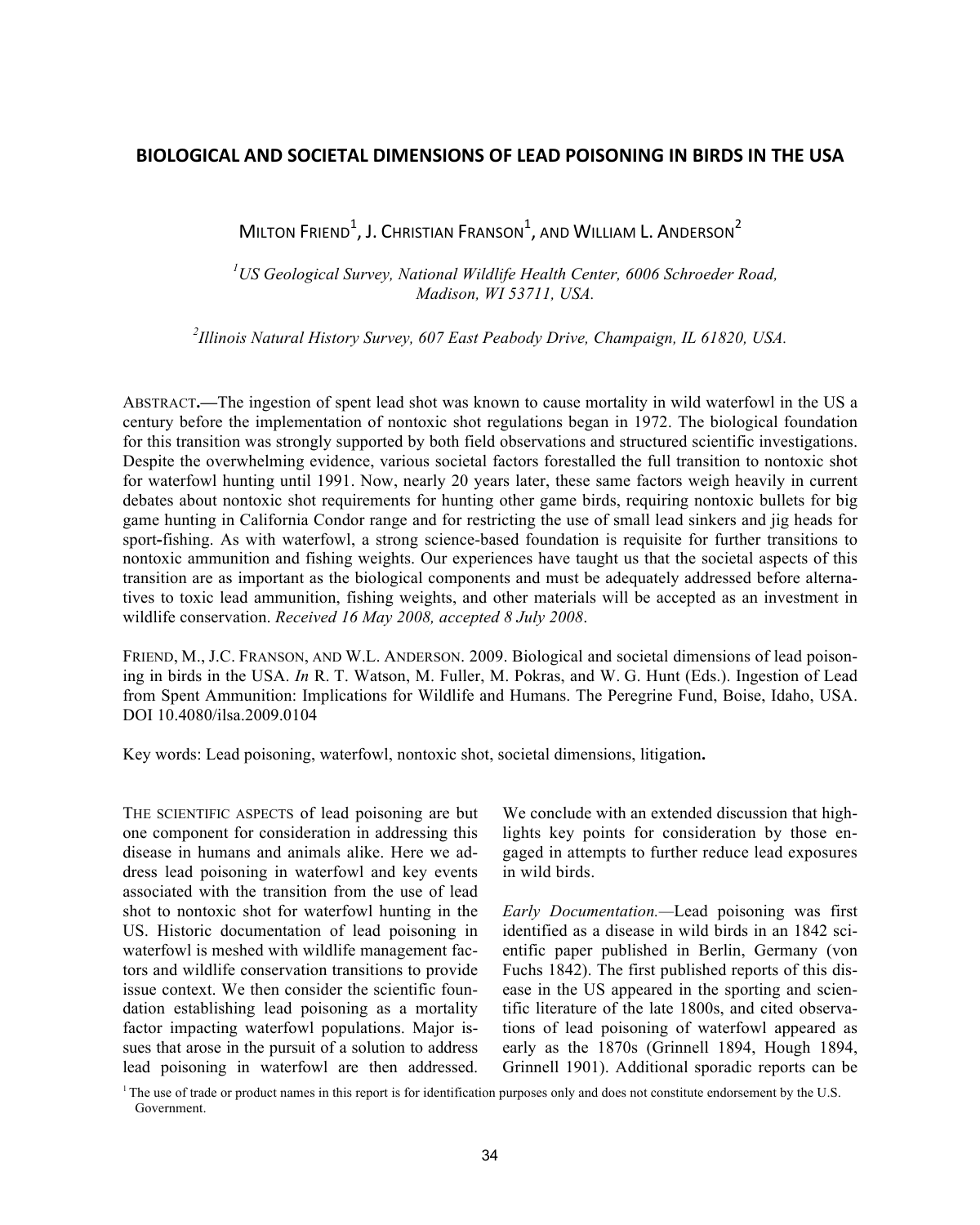found in the literature during the first three decades of the 20th Century (Bowles 1908, McAtee 1908, Forbush 1912, Munro 1925, Van Tyne 1929, McGath 1931, Howard 1934, McLean 1939), clearly establishing lead poisoning as common in waterfowl and widely distributed geographically (Phillips and Lincoln 1930, Shillinger and Cottam 1937, Bellrose 1959, Mississippi Flyway Council Planning Committee 1965). Despite those early warnings, the first nontoxic shot requirements were not initiated until 1972, and the use of lead shot for waterfowl hunting was not completely banned in the US until the start of the 1991 waterfowl season (US Fish and Wildlife Service 1986a). The path leading to this endpoint traversed decades of observation, discovery, investigation, and controversy (Table 1), all of which are closely linked to the changing dynamics of the human interface with wildlife and that of wildlife conservation in general. Worldwide at least 20 countries had initiated some form of nontoxic shot requirements for waterfowl and/or for other hunting by the year 2000 (Figure 1). International efforts to "get the lead out" are being advanced by the African-Eurasion Migratory Waterbird Agreement and ongoing involvement of Wetlands International (formerly the International Waterfowl and Wetlands Research Bureau) (Beintema 2004).

Current arguments for retention of lead within the US for traditional uses in hunting, fishing, and shooting sports are similar to those of the past (Table 2). Thus, it is prudent for those seeking further reductions of lead poisoning in wildlife to be fully cognizant of the transition, conflicts, and factors that facilitated resolution of the lead poisoning issue in waterfowl. Application of this knowledge should expedite further transitions in the replacement of existing traditional lead uses in these sports so that past mistakes are not repeated. We highlight important benchmarks associated with the waterfowl lead poisoning issue and comment on important biological, social, economic, and political aspects of those benchmarks. In doing so, we identify motivating and inhibitory factors influencing the transition to nontoxic shot for hunting waterfowl.



**Figure 1.** Countries reporting in 2000 to have various types of bans on the use of lead shot for waterbird hunting (Developed from Beintema 2004).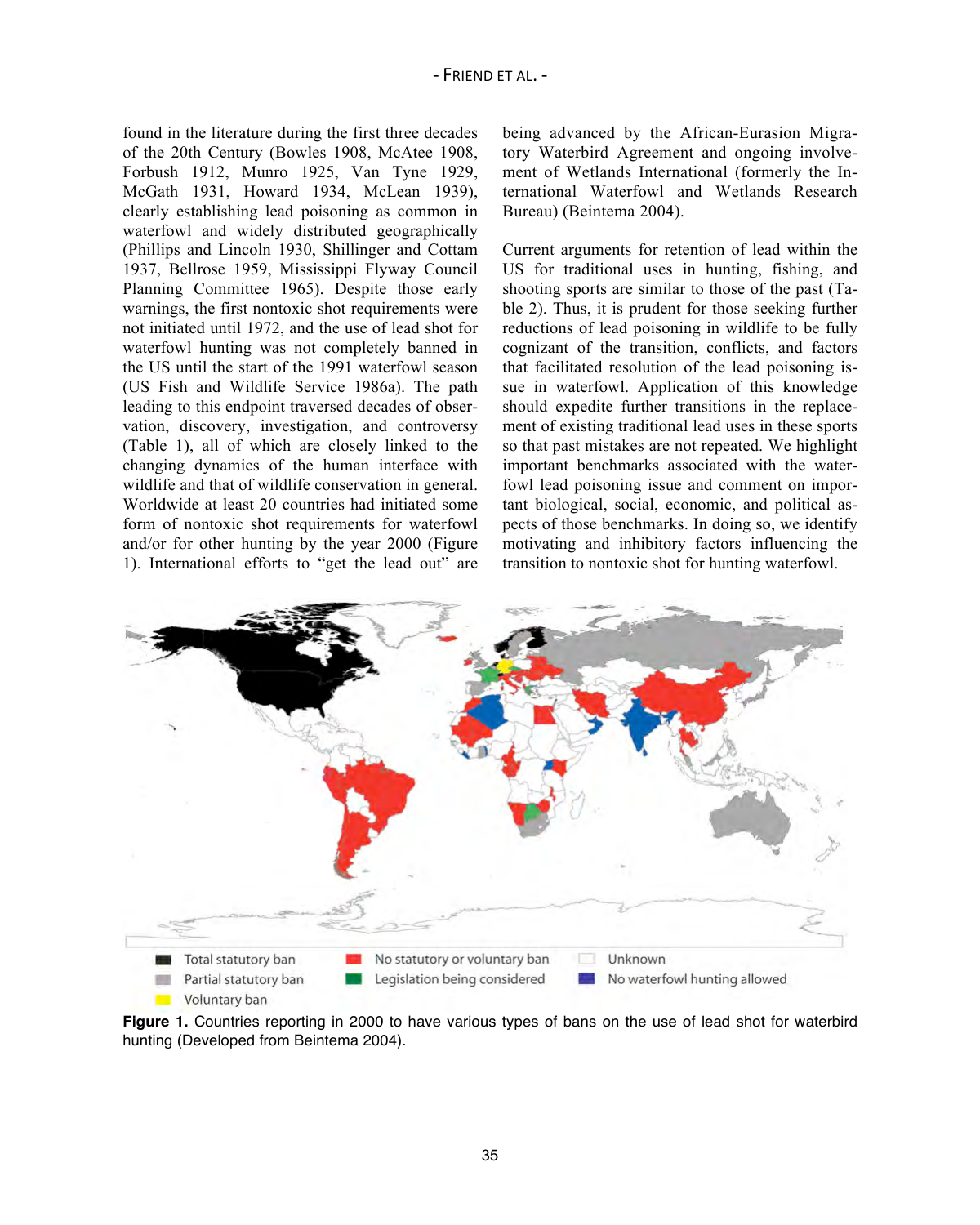| Year                  | <b>Discovery</b>                                                   | Concern                                                                                                                   | Regression                                                                                                                 | <b>First Actions</b>                                                                                       |
|-----------------------|--------------------------------------------------------------------|---------------------------------------------------------------------------------------------------------------------------|----------------------------------------------------------------------------------------------------------------------------|------------------------------------------------------------------------------------------------------------|
| 1874                  | Anecdotal mortality<br>reports.                                    |                                                                                                                           |                                                                                                                            |                                                                                                            |
| 1894                  | First documented<br>mortality.                                     |                                                                                                                           |                                                                                                                            |                                                                                                            |
| 1915                  | Numerous shot found<br>in swan gizzards.                           |                                                                                                                           |                                                                                                                            |                                                                                                            |
| 1916                  | Numerous shot found<br>in sediments near<br>duck blinds.           |                                                                                                                           |                                                                                                                            |                                                                                                            |
| 1919                  | First lead toxicity study<br>in wild ducks.                        |                                                                                                                           |                                                                                                                            |                                                                                                            |
| 1930                  |                                                                    | Leading scientists<br>report lead poisoning<br>to be widespread.                                                          |                                                                                                                            |                                                                                                            |
| 1936                  |                                                                    | Nontoxic shot development<br>first pursued.                                                                               |                                                                                                                            |                                                                                                            |
| 1937                  | First broad-scale<br>evaluation of shot<br>ingestion by waterfowl. |                                                                                                                           |                                                                                                                            |                                                                                                            |
| Early<br>1940s        |                                                                    | Lead poisoning reported to be<br>of great importance for ducks.                                                           |                                                                                                                            |                                                                                                            |
| 1948                  |                                                                    | Olin Corporation initiates quest<br>for nontoxic shot.                                                                    |                                                                                                                            |                                                                                                            |
| <b>Early</b><br>1950s |                                                                    | <b>Expanded concerns</b><br>and investigations                                                                            |                                                                                                                            |                                                                                                            |
| Mid<br>1950s          |                                                                    |                                                                                                                           | Habitat conditions restore<br>duck populations; interest in<br>lead poisoning wanes; non-<br>toxic shot stops development. |                                                                                                            |
| 1959                  | Bellrose report on lead<br>as a waterfowl mortality<br>factor.     |                                                                                                                           |                                                                                                                            |                                                                                                            |
| Early<br>1960s        |                                                                    | Major waterfowl populations<br>decline; interest in lead<br>poisoning heightened.                                         |                                                                                                                            |                                                                                                            |
| 1965                  |                                                                    |                                                                                                                           |                                                                                                                            | First field test of<br>nontoxic shot.<br><b>Flyway Council urges</b><br>development of non-<br>toxic shot. |
| 1972                  |                                                                    |                                                                                                                           |                                                                                                                            | First nontoxic shot<br>use requirements.                                                                   |
| $1974 -$<br>1976      |                                                                    |                                                                                                                           |                                                                                                                            | FWS EIS proposing<br>nationwide nontoxic<br>shot use.                                                      |
| 1976                  |                                                                    | First lawsuit opposing non-<br>toxic shot regulations by FWS.                                                             | Government prevails.                                                                                                       |                                                                                                            |
| 1978                  |                                                                    | Stevens Amendment prevents<br>FWS from initiating or enforc-<br>ing nontoxic shot requirements<br>without State approval. |                                                                                                                            |                                                                                                            |

**Table 1.** Milestones in the transition to nontoxic shot use for waterfowl hunting in the US (see text for details).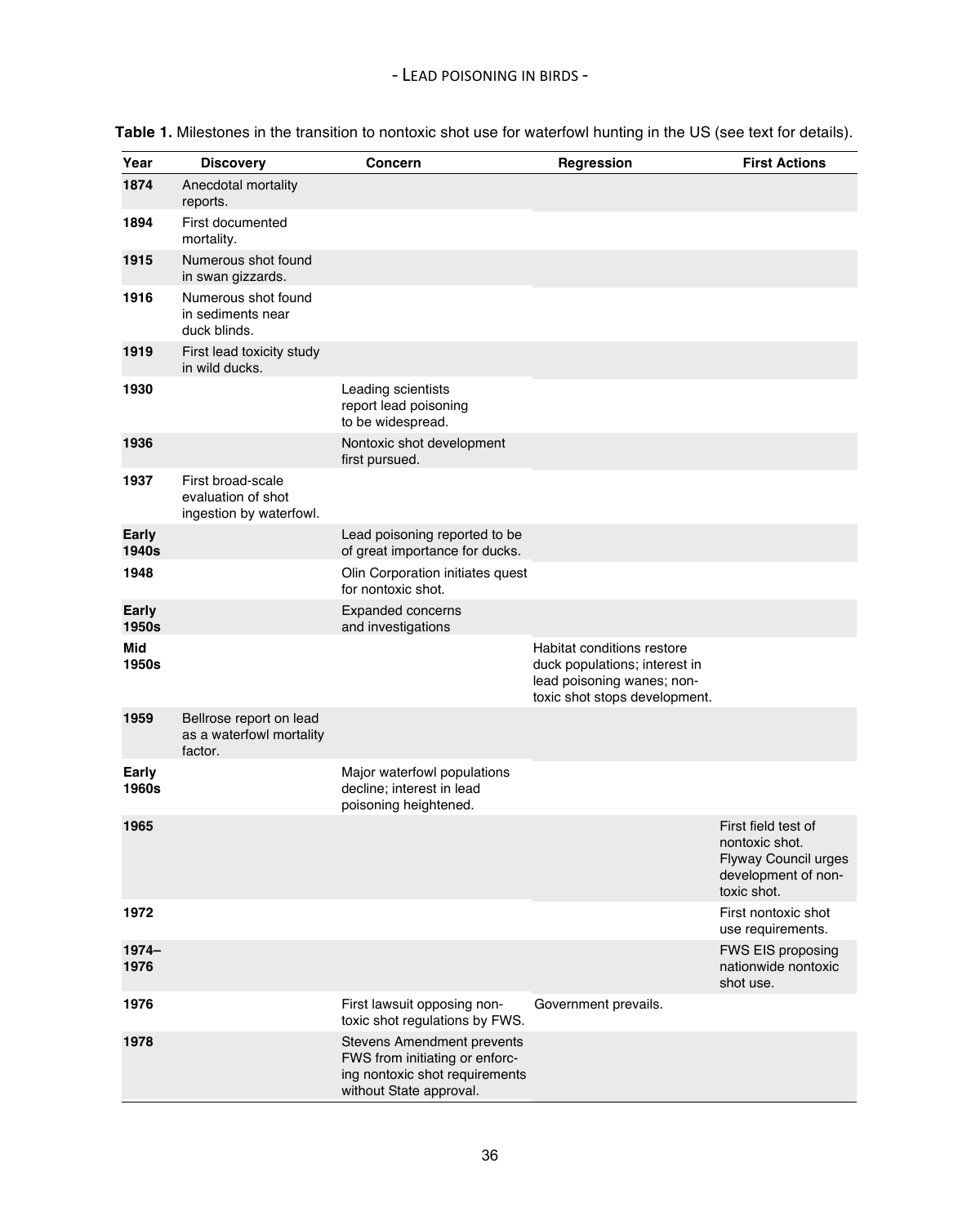| Year           | <b>Discovery</b>                                                     | <b>Concern</b>                                                                          | Regression                                                    | <b>First Actions</b> |
|----------------|----------------------------------------------------------------------|-----------------------------------------------------------------------------------------|---------------------------------------------------------------|----------------------|
| Early<br>1980s | NWHC documents nu-<br>merous lead poisoning<br>cases in Bald Eagles. | Lawsuits filed against state<br>wildlife agencies and FWS<br>nontoxic shot regulations. | Government prevails.                                          |                      |
| Late<br>1980s  |                                                                      | Lawsuit filed against FWS to<br>prevent nontoxic shot use in<br>California.             |                                                               |                      |
| 1991           |                                                                      |                                                                                         | Nontoxic shot required nation-<br>wide for waterfowl hunting. |                      |

<sup>a</sup> See Anderson 1992, Feierabend 1985.

*Wildlife Management Factors*.—Wildlife management within the US is often shaped by forces which are political, economic, and social, and is driven by the involvement of multiple segments of society (Heering 1986). The management of lead poisoning in waterfowl has involved all of these forces, and they will drive future efforts to manage lead poisoning in other wildlife. Therefore, it is useful to provide context for lead poisoning in birds over time, because current views of society towards wildlife and approaches towards wildlife conservation differ greatly from those of earlier decades. For example, wildlife conservation has broadened from

a protective regulatory approach for limiting take as a means for species preservation to a focus on habitat management and other means to enhance and sustain wildlife populations (Leopold 1933). Further transition has redirected efforts from a species by species orientation to a biodiversity orientation in which ecosystems are the primary focus, even though species management continues. Also, today a far greater percentage of those involved in shaping the resolution of wildlife conservation issues are nonconsumptive resource-users, many of which seek different outcomes than their consumptive resource-user contemporaries (Sparrowe 1992).

**Table 2.** Common arguments by activity participants against nontoxic alternatives for lead uses in hunting, fishing and shooting sports.

|                                                                                                                            |                      |                       | Activity <sup>a</sup> |                           |                |
|----------------------------------------------------------------------------------------------------------------------------|----------------------|-----------------------|-----------------------|---------------------------|----------------|
| Argument                                                                                                                   | Waterfowl<br>hunting | Other bird<br>hunting | Other<br>hunting      | <b>Shooting</b><br>sports | <b>Fishing</b> |
| Magnitude of lead poisoning does not warrant<br>ban (i.e., "the cure is worse than the disease").                          | x                    | X                     | X                     | X                         | X              |
| Discrimination-alternatives not feasible for<br>some uses (i.e., small shotshell gauges);<br>gender and age group impacts. | x                    | X                     |                       | X                         | X              |
| Decreased achievement efficacy such as<br>reduced effective range.                                                         | X                    | X                     |                       |                           | X              |
| Increased secondary impacts (i.e., greater<br>crippling loss).                                                             | X                    | X                     |                       |                           |                |
| Equipment and personal safety hazards<br>(i.e., ricochets, dental damage).                                                 | X                    | X                     | X                     | X                         |                |
| Increased costs.                                                                                                           | x                    | X                     | X                     | X                         | X              |
| Make your own materials not available.                                                                                     | x                    |                       |                       |                           | X              |
| Loss of participants in activity if lead use is<br>banned (i.e., lost revenues for conservation<br>and local communities.  | X                    | x                     | x                     |                           |                |

a Ban on use of lead for waterfowl hunting completed in 1991 for US; few restrictions currently exist for other types of hunting. Shooting sports have not been subject to nontoxic ammunition requirements but have some restrictions on environments where spent ammunition can fall. Some requirements exist for nontoxic sinkers and jig heads for sport fishing and for some types of hunting in specific geographic and local areas.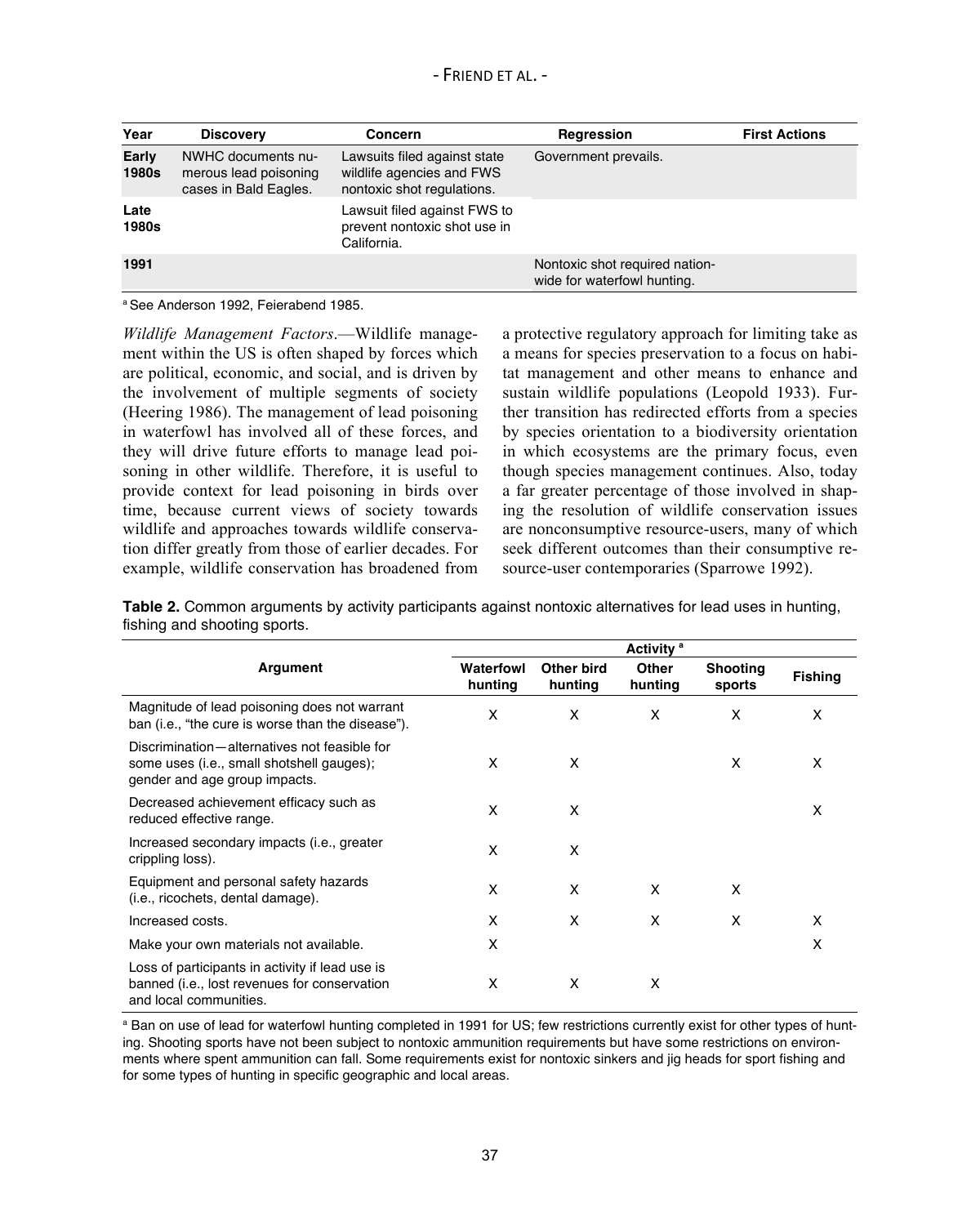*Wildlife Conservation Transitions*.—Although the origin of the US conservation movement can be traced back to late  $19<sup>th</sup>$  century, major development did not occur until the 1920s and 1930s. Prior to that time, wildlife conservation in America was "…almost wholly a history of hunting controls" (Leopold 1933). During the 1920s and 1930s, American sportsmen were a major force in "…convincing the government to take a lead role in conserving and managing the nation's natural resources" (Heering 1986). At the federal level, the Bureau of Biological Survey (BBS) in the Department of Agriculture (USDA) was the organization addressing wildlife conservation issues. However, in 1939 the BBS was transferred to the Department of the Interior (DOI), where it was made part of the then US Fish and Wildlife Service (FWS) (Friend 1995). While part of the USDA, BBS scientists carried out landmark investigations of lead poisoning in waterfowl (Wetmore 1919, Shillinger and Cottam 1937).

Major foundational components that served the conservation and restoration of America's wildlife evolved during the pre-WWII era. The "Dirty Thirties" was a time of drought and the Dust Bowl, fiscal panic, and poverty that took a heavy toll on humans, wildlife habitat, and wildlife species that became food to sustain human life. However, the struggles of wildlife and society during those times provided stimulus for leading conservationists from the public sector and government to champion critical enactments and establish major programs that continue today. Thus, in 1935 the federal Duck Stamp and Fish and Wildlife Coordination Acts were passed, and the Cooperative Wildlife Research Unit Program was established. The National Wildlife Federation (NWF) and the first North American Wildlife and Natural Resources Conferences were initiated in 1936. The Federal Aid in Wildlife Restoration program, commonly referred to as the Pittman-Robertson (P-R) program, began in 1937 and is funded by an 11% manufacturer's excise tax on certain equipment used in hunting and by a 10% manufacturer's excise tax on handguns (Williamson 1987).

The P-R program, and its later counterpart for fisheries (the D-J or Dingell-Johnson Program), were in essence sportsman-imposed taxes designed to enhance fish and wildlife resources and provide public areas for hunting, fishing, and shooting sports. The impetus for the P-R program followed WWI as the number of hunters greatly increased and impacts from the continuing diminishment of wildlife habitat due to other human needs greatly impacted opportunities for sport hunting (Kallman 1987). It is noteworthy that the first P-R project approved and funded was granted to the Utah Department of Fish and Game in 1938 to construct a 5-mile dike in the Weber River Delta of the Great Salt Lake to assist with combating avian botulism (Williamson 1987). Numerous lead poisoning investigations have been funded by the P-R program during its more than 60 years.

Following WWII, there was another major increase in the number of hunters, and interests grew in the new concepts of wildlife management championed by Aldo Leopold (Leopold 1933, McCabe 1987). By the 1950s, federal and state government agencies began to assume more and more responsibility for managing fish and game species (Heering 1986). A significant outcome of that transition was that wildlife professionals began calling for actions to address lead poisoning, partly because of greatly diminished waterfowl numbers in the early 1960s (Figure 2). At the same time, the hunting public was being disenfranchised from their leadership role in conservation. As noted by Heering (1986), "…by the 1970s, sportsmen's relationship to wildlife professionals had changed from one of 'coworker' to 'customer.'" In retrospect, one can only wonder how the transition to nontoxic shot for waterfowl hunting might have differed if the relations between the principals involved had been more like "co-workers" rather than agency clients. A current question is what type of relations are now being forged to "get the lead out" of other sporting activities?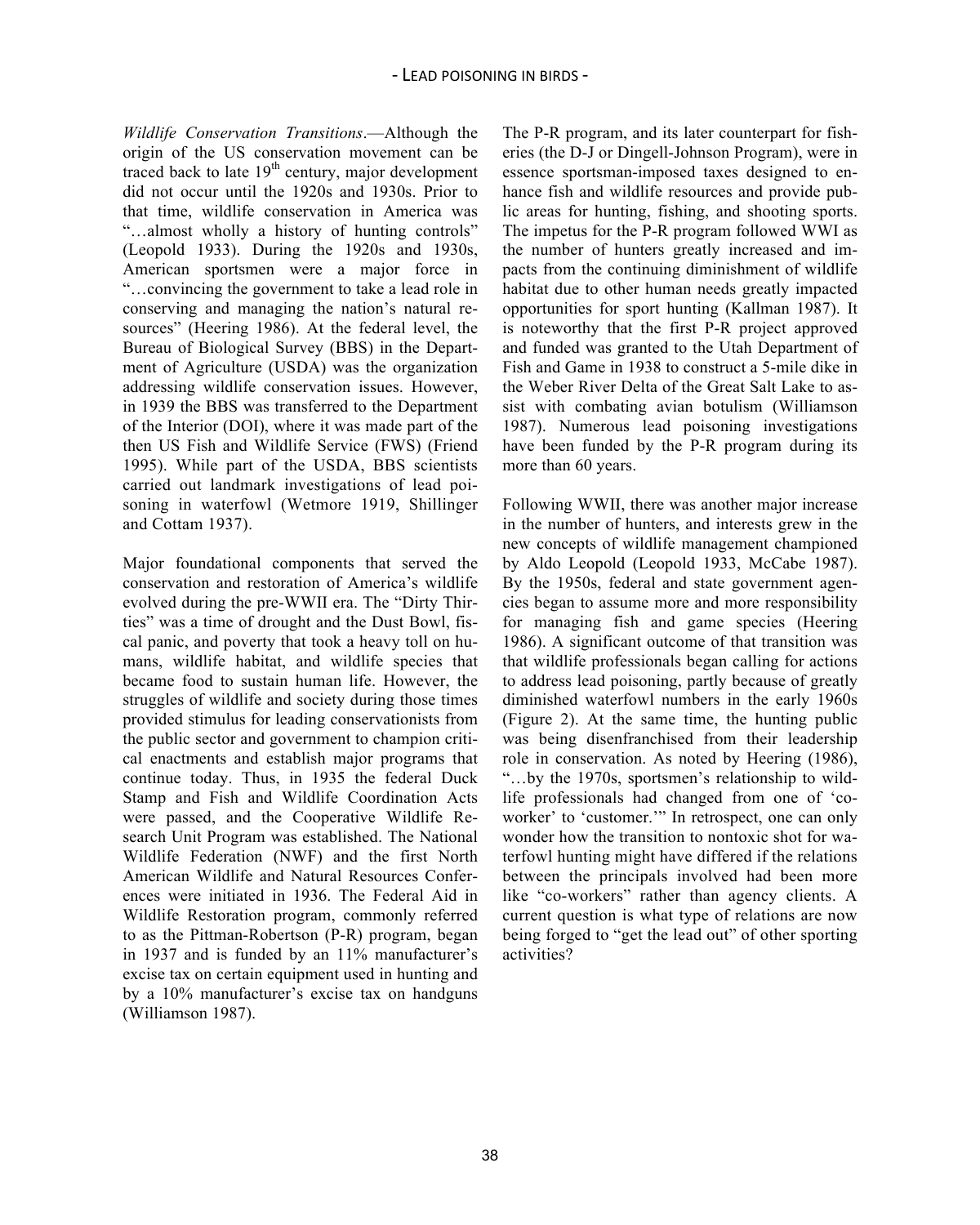

**Figure 2a.** North American Mallard Duck breeding population estimates, 1955–1991, and fall flight of Mallards, 1970–1991 (developed from records of the USGS Bird Banding Laboratory), and (**2b**) percentage of US waterfowl harvest using nontoxic shot during that same time period (developed from Anderson 1992).

## **METHODS**

We utilize our personal involvement and experiences with lead poisoning in birds and as participants in the transition to nontoxic shot use (for waterfowl hunting in the US) as a foundation for our presentation of the issue. The scientific literature and other documents are used to support the evaluations provided. We begin by defining lead poisoning as a disease in birds and how exposure to lead is documented as the source for that disease.

*Lead Poisoning in Birds*.—We consider lead poisoning of birds to occur by primary, secondary, and environmental exposures (Figure 3). With environmental exposure, which is beyond the scope of this paper, it has been more difficult to document a cause and effect relationship for avian toxicity than for particulate lead ingestion. As a result, much work remains to be done in the area of environmental lead exposure as it relates to wild bird health. Further, some opposed to nontoxic shot have argued that environmental exposure rather than lead shot is a major source of lead residues found in waterfowl tissues (Winchester Group 1974, Sanderson and Bellrose 1986, Fisher et al. 2006).

Findings of particulate lead in the digestive tract of birds provide physical evidence of the ingestion of lead shot, as well as lead bullets, paint chips, solder, and other materials (Table 3). The presence of ingested lead shot has been an important factor



**Figure 3.** Primary routes for lead exposure in wild birds.

in assessing lead exposure rates in waterfowl because of the relationship between hunting pressure and shot deposition in waterfowl habitat (Bellrose 1959, US Fish and Wildlife Service 1976, 1986a). However, lead exposure and poisoning of waterfowl also has occurred in areas where few hunters are present, including remote areas of Alaska (Franson et al. 1995, Flint et al. 1997, Grand et al. 1998) and in Puerto Rico, the Virgin Islands, and similar areas (Morehouse 1992a). The initial DOI Environmental Impact Statements (EIS) to establish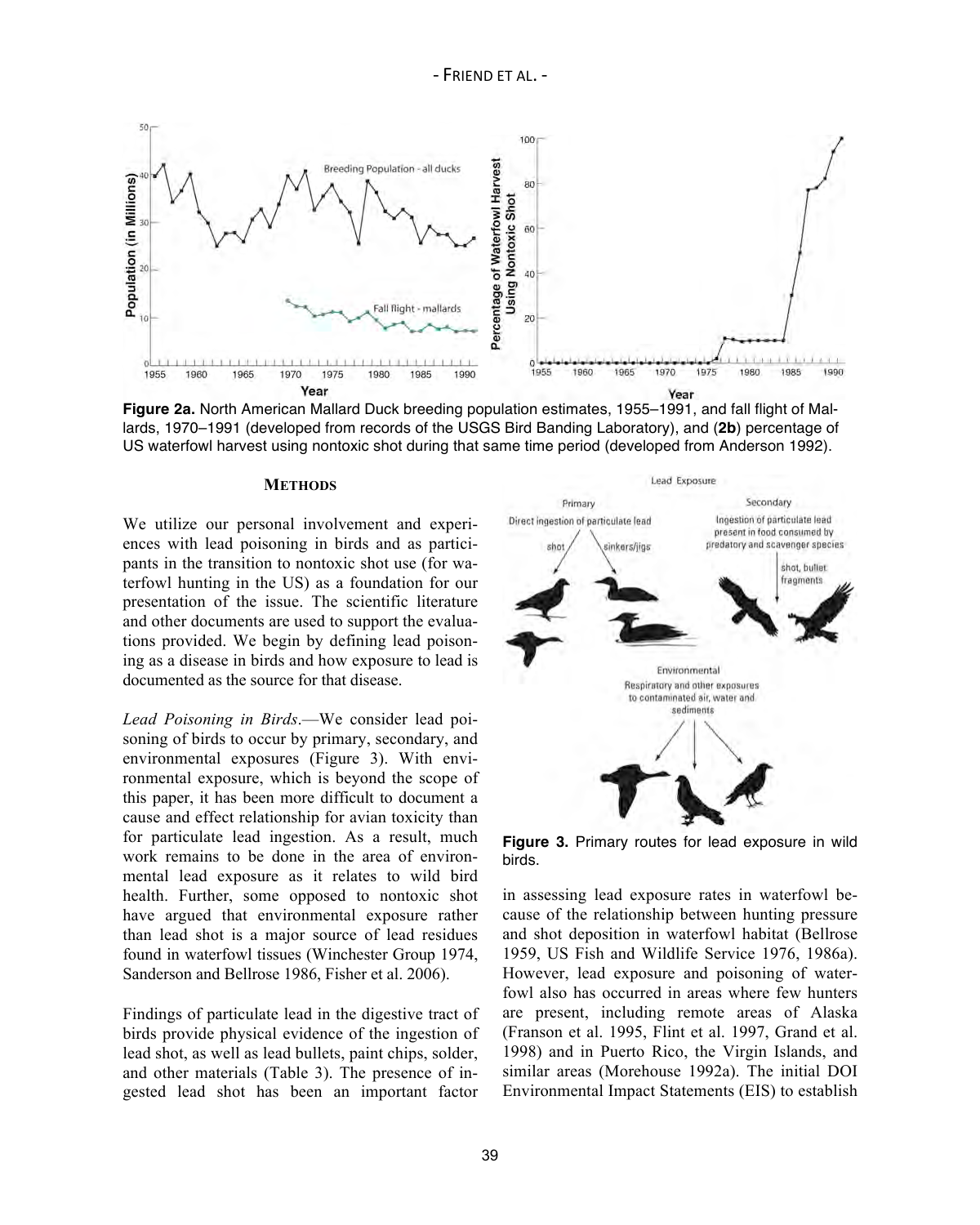|                           |                                       |              |                     |                | <b>Lead Type</b>         |                               |                    |                                                                                                                                                                               |
|---------------------------|---------------------------------------|--------------|---------------------|----------------|--------------------------|-------------------------------|--------------------|-------------------------------------------------------------------------------------------------------------------------------------------------------------------------------|
| <b>Species</b><br>Group   | Minimum no.<br>of species<br>affected | Spent Shot   | Bullet<br>Fragments | <b>Sinkers</b> | Paint chips <sup>b</sup> | tailings <sup>b</sup><br>Mine | ပ<br><b>Others</b> | <b>Selected Citations</b>                                                                                                                                                     |
| Waterfowl                 | 19                                    |              |                     | $\bullet$      |                          | $\bullet$                     | $\circ$            | Bellrose (1959), Anderson (1975), Blus et al.<br>(1989), Franson et al. (1995), Beyer et al.<br>(1998), Sileo et al. (2001), Franson et al.<br>(2003), Degernes et al. (2006) |
| Coots and rails           | 6                                     | $\bullet$    |                     |                |                          |                               |                    | Jones (1939), Artmann and Martin (1975)                                                                                                                                       |
| Shorebirds<br>and gulls   | 4                                     | $\bullet$    |                     |                |                          |                               |                    | Kaiser and Fry (1980),<br>Locke et al. (1991), NWHC files                                                                                                                     |
| Cranes                    | $\overline{2}$                        | $\bullet$    |                     | $\circ$        |                          |                               | $\bullet$          | Windingstad et al. (1984), Franson and<br>Hereford (1994)                                                                                                                     |
| Pelicans                  | $\mathbf{1}$                          |              |                     | $\bullet$      |                          |                               |                    | Franson et al. (2003)                                                                                                                                                         |
| Loons                     | 2                                     |              |                     |                |                          |                               |                    | Sidor et al. (2003),<br>Wilson et al. (2004)                                                                                                                                  |
| Other<br>waterbirds       | 3                                     | $\bullet$    |                     |                | $\bullet$                |                               |                    | Sileo and Fefer (1987),<br>Franson et al. (2003)                                                                                                                              |
| Raptors and<br>scavengers | 10                                    |              |                     |                |                          |                               |                    | Reichel et al. (1984), Franson et al. (1996),<br>Meretsky et al. (2000)                                                                                                       |
| Gallinaceous<br>birds     | $\overline{4}$                        | $\mathbf{o}$ |                     |                |                          |                               |                    | Campbell (1950), Hunter and Rosen (1965),<br>Lewis and Schweitzer (2000)                                                                                                      |
| Doves                     | $\overline{2}$                        |              |                     |                |                          |                               |                    | Locke and Bagley (1967), Castrale (1991),<br>DeMent et al. (1987), Schulz et al. (2002)                                                                                       |
| Passerines                | 6                                     | $\bullet$    |                     |                |                          |                               |                    | Vyas et al. (2000), Lewis et al. (2001)                                                                                                                                       |

**Table 3.** Relative frequency of ingested particulate lead and lead poisoning by various species groups. a

**Frequency of Findings**  $\bullet$  Frequent  $\bullet$  Common  $\bullet$  Occasional O Rare

a See also Scheuhammer and Norris (1995). Scheuhammer et al. (2003), Fisher et al. (2006).

**b Locally important as numerous birds may be poisoned from this source.** 

<sup>c</sup> Occasional to rare findings of ingested materials such as solder and lead fragments which have not been identified as a specific product.

nontoxic shot zones for waterfowl hunting were based on known lead poisoning losses and the amount of hunting pressure (US Fish and Wildlife Service 1974, 1976). However, that approach was abandoned because multiple variables, in addition to pellet deposition, influence shot ingestion (Bellrose 1959, Sanderson and Bellrose 1986, DeStefano et al. 1992). Thus, a documented 5% of gizzards with ingested lead shot became one of the criteria for recommending areas for nontoxic shot use (US Fish and Wildlife Service 1986a).

Investigations by the National Wildlife Health Center (NWHC) and others have demonstrated that rates of ingested lead shot in gizzards/stomachs do not adequately reflect lead exposure. Paired liver and gizzard analyses by the NWHC were part of the US Fish and Wildlife Service (FWS) lead monitoring program of the 1980s. Lead exposure rates based on elevated lead residues in livers  $(\geq 2.0 \text{ ppm},$ wet weight) were generally two-fold or more higher than rates based on ingested shot found in gizzards (US Fish and Wildlife Service 1986a). Similarly, DeStefano et al. (1991, 1995) found higher exposure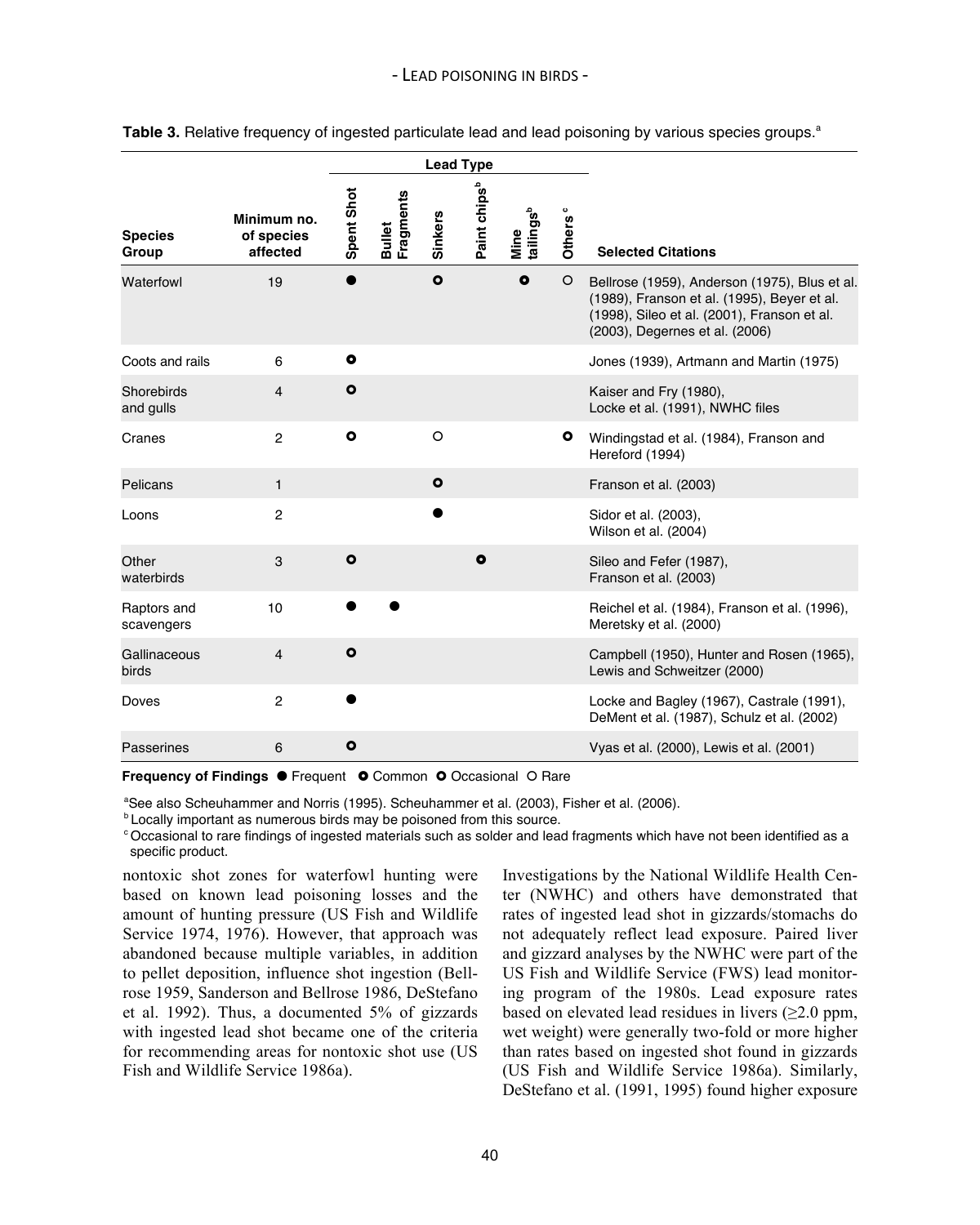rates based on elevated blood lead concentrations  $(\geq 0.18$  ppm, wet weight) than on ingested shot in gizzards of Canada Geese (*Branta canadensis*) in nontoxic shot areas and those where lead was still used.

Lead residues in soft tissues have become generally accepted as criteria for evaluating lead exposure in waterfowl. The International Association of Fish and Wildlife Agencies (IAFWA) proposed blood and liver concentrations of 0.2 ppm and 2.0 ppm wet weight, respectively, when found in  $\geq 5\%$  of samples, as decision criteria for recommending conversions to nontoxic shot for waterfowl hunting (US Fish and Wildlife Service 1986a). Suggested interpretations of background, elevated, and toxic levels of lead in tissues of waterfowl and other avian species were proposed by Pain (1996) and Franson (1996), respectively, based on review of laboratory and field investigations.

Primary and secondary exposures of particulate lead are well-documented causes of mortality for a broad array of avian species (Table 3). Nevertheless, the mere presence or absence of lead fragments in the digestive tract of birds is insufficient to conclude that lead was, or was not, the cause of death. Such a conclusion is subjective unless supported by other appropriate findings (Locke and Thomas 1996, Friend 1999a). In the 1970s, inadequate documentation of lead poisoning resulted in mounting disagreements associated with factors influencing lead toxicity such as diet, weather, etc., causing the FWS to designate nontoxic shot zones primarily on the basis of state recommendations. Later, however, the FWS developed recommendations for uniform criteria for monitoring lead

exposure and poisoning (US Fish and Wildlife Service 1986a).

A scientifically defensible diagnosis of lead poisoning in a bird carcass is based on a combination of postmortem findings and laboratory assays including lead residues in soft tissues (Table 4). Diagnosis of an epizootic is based on field observations and environmental conditions, and include signs in clinically ill birds, in addition to postmortem findings and tissue analyses (Sanderson and Bellrose 1986, Wobeser 1997, Friend 1999a). In waterfowl, highly visible evidence of lead poisoning is generally provided by clinical signs and gross pathology (Wobeser 1997, Friend 1999a) as described by early research studies involving the pathogenesis, toxicology, and other studies of lead intoxication in birds (Wetmore 1919, Coburn et al. 1951, Bates et al. 1968, Sileo et al. 1973, Clemens et al. 1975). Data of this breadth and quality became an important factor in resolving the waterfowl lead poisoning issue and were basic features of the FWS lead monitoring program conducted by the NWHC during the 1980s.

Mortality data supported by scientific investigations that correlated levels of exposure with population impacts were also needed to establish support for transition to nontoxic shot. Foundational studies by Wetmore (1919) and those that followed (Table 5) were invaluable in establishing the magnitude of losses due to lead poisoning (Bellrose 1959, Sanderson and Bellrose 1986). The robustness of this scientific foundation repeatedly overcame challenges to the toxicity of lead for birds and the magnitude of exposure occurring.

| <b>Table 4.</b> Blood, liver, and bone concentrations associated with lead exposure in waterfowl. <sup>a</sup> |  |
|----------------------------------------------------------------------------------------------------------------|--|
|----------------------------------------------------------------------------------------------------------------|--|

|                         | <b>Value Levels of Exposure</b> |                 |       |  |  |  |
|-------------------------|---------------------------------|-----------------|-------|--|--|--|
| Assay                   | <b>Background</b>               | <b>Elevated</b> | Toxic |  |  |  |
| Blood (ppm wet weight)  | < 0.2                           | $0.2 - 0.5$     | >1.0  |  |  |  |
| Liver (ppm, wet weight) | 2.0                             | $2.0 - 6.0$     | >6.0  |  |  |  |
| Bone (ppm, dry weight)  | $<$ 10                          | $10 - 20$       | >20   |  |  |  |

a Adapted from Pain (1996).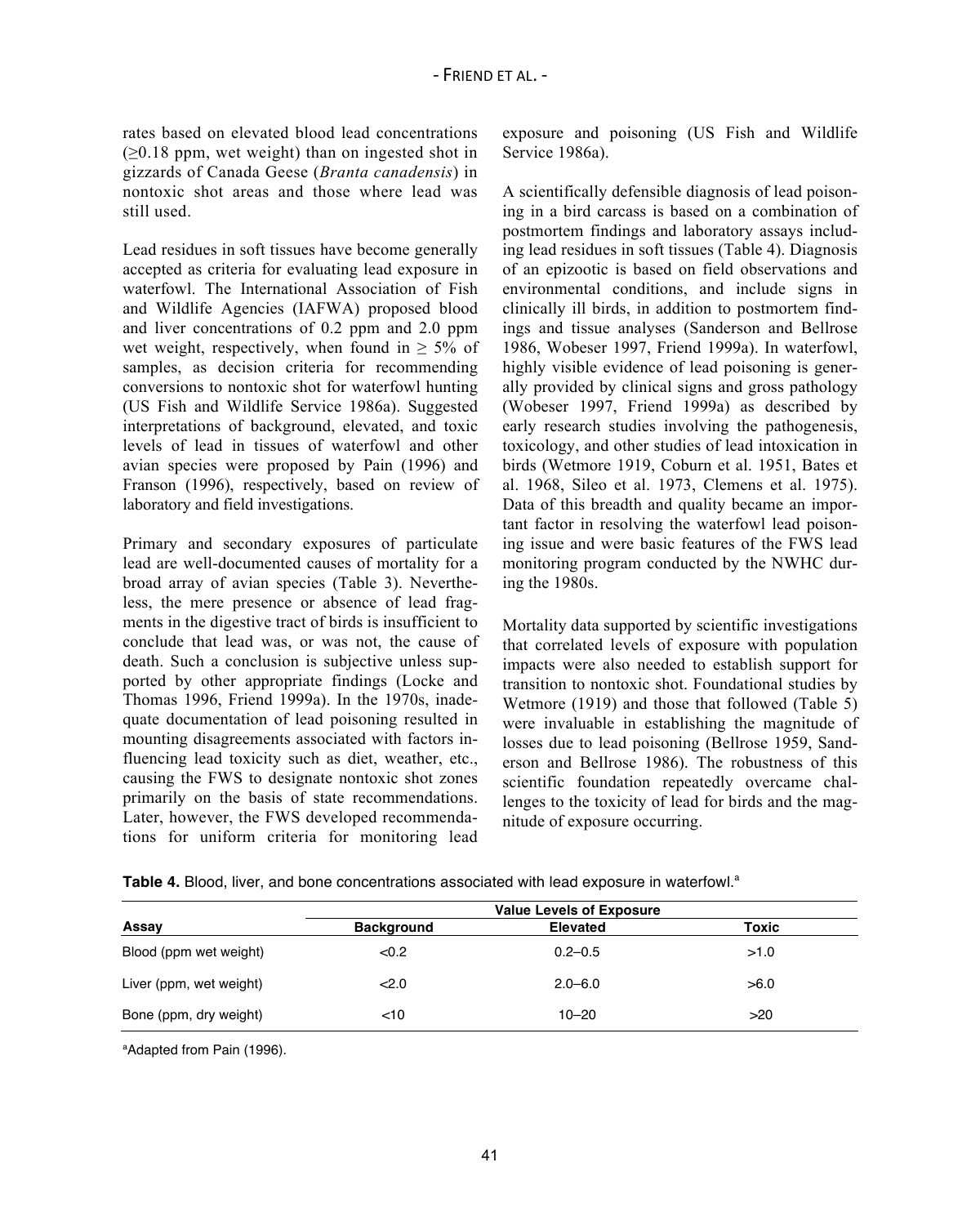|                                            | Table 5. Important investigations that have provided a scientific foundation for evaluating the consequences |
|--------------------------------------------|--------------------------------------------------------------------------------------------------------------|
| of lead exposure in waterfowl populations. |                                                                                                              |

| Investigators         |                                                                                                                                                                                                                                                                                                                                                                                                                                             |
|-----------------------|---------------------------------------------------------------------------------------------------------------------------------------------------------------------------------------------------------------------------------------------------------------------------------------------------------------------------------------------------------------------------------------------------------------------------------------------|
| (Year of Publication) | <b>Primary Contributions</b>                                                                                                                                                                                                                                                                                                                                                                                                                |
| (1919)                | Wetmore • Dosing experiments revealed that one No. 6 lead pellet might cause deaths of Mallards<br>but six No. 6 pellets were always fatal.<br>• Results suggested population impacts might be inferred through frequency and amount of<br>lead shot found in waterfowl gizzards.                                                                                                                                                           |
| (1937)                | Shillinger and Cottam • Reported on the occurrence of shot in 8,366 gizzards of 14 species of ducks and con-<br>cluded that the quantity of lead constituting a fatal dose was influenced by numerous fac-<br>tors.<br>Study demonstrated that lead shot ingestion was widespread.                                                                                                                                                          |
| (1950)                | Jordan and Bellrose • Reported that the nature of the diet rather than the dose of ingested lead was the more<br>important variable determining lead toxicity.<br>• Found "game farm" Mallards to be less susceptible to lead poisoning than wild Mallards.                                                                                                                                                                                 |
| (1951)                | Bellrose • Dosing and release of wild-trapped Mallards disclosed a progressive decrease in the rate<br>of movement.<br>• Fluoroscoped wild-trapped Mallards had a progressive increase in ingested pellets from<br>3-4% prior to the hunting season to 12% by early December, thereby suggesting the<br>importance of annual lead deposition on ingestion rates.                                                                            |
| (1951)                | Coburn et al. • Related the metabolism and deposition of lead in the tissues of ducks to the extent that<br>clinical signs of intoxication could be predicted.<br>• Concluded that soft tissues from ducks could be collected as field samples for the<br>determination of lead poisoning by chemical analysis.                                                                                                                             |
| (1951)                | Jordan and Bellrose • Lead poisoning losses reported to be associated with waterfowl moving into heavily shot-<br>over areas during late fall or winter.<br>• Reported that the majority (69.3%) of gizzards examined that contained shot had only 1<br>shot.<br>Attributed differences in species ingestion rates of lead shot to variations in methods of<br>feeding and types of habitat preferred.                                      |
|                       | Bellrose • Classic report that placed lead poisoning in waterfowl in perspective.<br>(1959) • Documented the ecology of lead poisoning in waterfowl relative to the frequency and geo-<br>graphic distribution of epizootics, seasonality of occurrence, species affected, variations in<br>shot ingestion among species and the effects of this disease on vulnerability to hunting,<br>bird movements and year-of-banding mortality rate. |
| (1974)                | Longcore et al. • Provided a basis for evaluating the significance of lead levels found in the tissues of water-<br>fowl.                                                                                                                                                                                                                                                                                                                   |
|                       | Clemens et al. • Described the pathogenisis and associated pathology of lead poisoning in waterfowl.<br>(1975) • Found that rate of shot excretion by bird depends on shot size.                                                                                                                                                                                                                                                            |
| (1986)                | Sanderson and Bellrose • Important comprehensive review of what was known about this disease, issued at a critical<br>time in the transition to nontoxic shot use.                                                                                                                                                                                                                                                                          |
| (1997)                | Rocke et al. • Reported that the rates of lead exposure and lead poisoning mortality in sentinel Mallards<br>maintained on previously hunted areas coincided with lead pellet density in sediments.                                                                                                                                                                                                                                         |
|                       |                                                                                                                                                                                                                                                                                                                                                                                                                                             |

Adverse sublethal effects also have been reported in birds exposed to lead. Lead inhibits enzymes involved with heme synthesis, notably deltaaminolevulinic acid dehydratase (ALAD) and heme synthetase. Inhibition of heme synthetase allows protoporphyrin to accumulate in the blood. Thus, reduced ALAD activity and increased protoporphyrin concentrations in the blood have both been used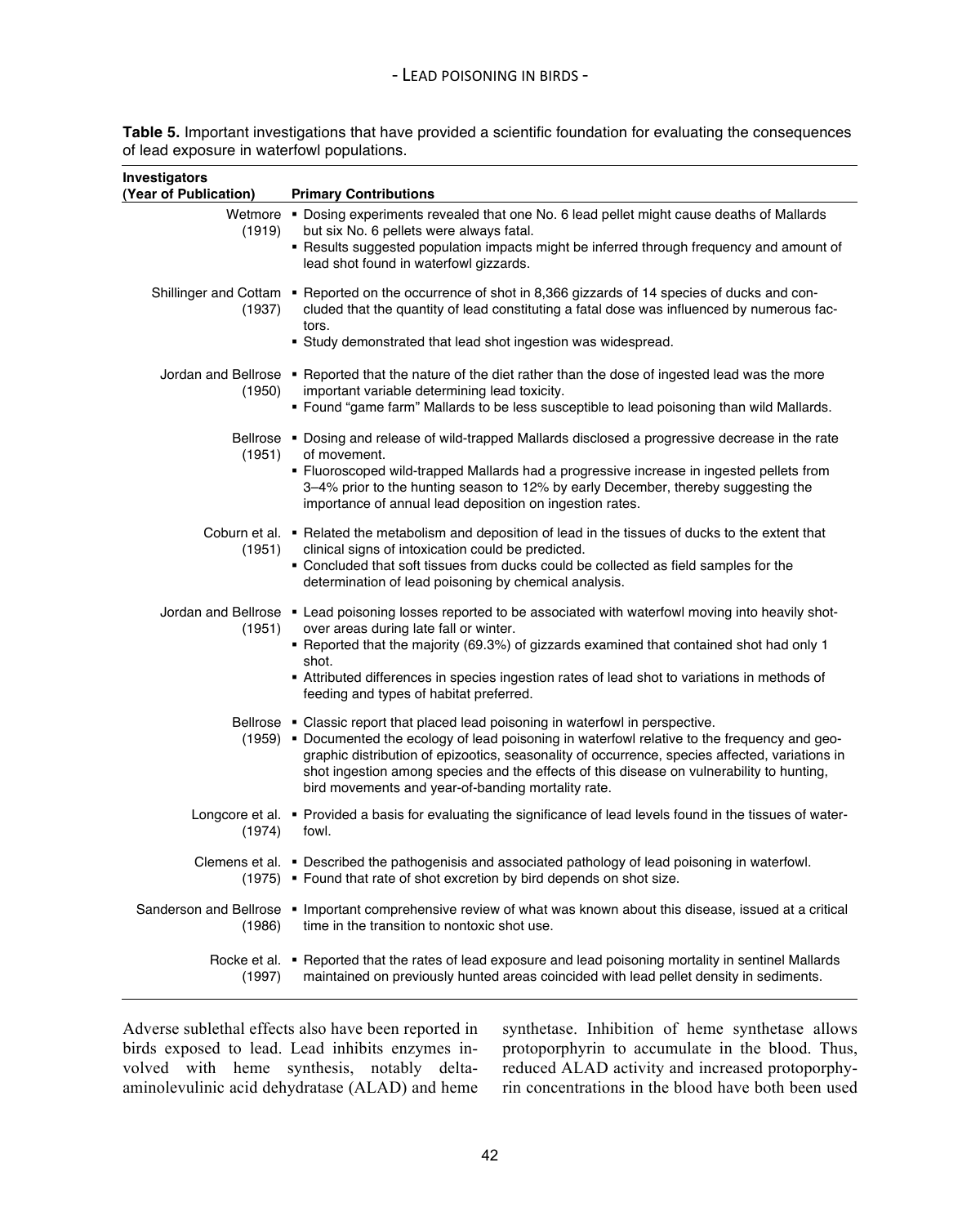as biomarkers for lead exposure (Finley et al. 1976, Roscoe et al. 1979). Kendall et al. (1996) reviewed sublethal effects of lead in non-waterfowl avian species and, although several studies reported no changes in reproductive parameters, reduced hatchability and testicular atrophy were reported in leaddosed Mourning Doves (*Zenaida macroura*) and Ringed Turtle-doves (*Streptopelia risoria*), respectively (Veit et al. 1983, Buerger et al. 1986). In a study with Mallards (*Anas platyrhynchos*), no effects were noted on fertility, embryonic viability, or hatchability, but over a 2-year period, controls laid more eggs than lead-exposed birds (Elder 1954). Although the impact of lead exposure on the immune system of birds is poorly understood, studies with lead-exposed Mallards have demonstrated reduced antibody production and immunologic cell numbers (Trust et al. 1990, Rocke and Samuel 1991). Aspergillosis has been associated with lead exposure compromising the immune system of Canada Geese, thereby facilitating opportunistic infection by this fungal disease (Friend 1999b).

Although much of the information about lead poisoning in waterfowl is directly applicable for other species, extrapolation to other birds transforms specific findings to more general situations and consequently increases the risk of misuse and misinterpretation of data. A case in point is the Bald Eagle (*Haliaeetus leucocephalus*). Because documentation of lead poisoning in Bald Eagles did not occur until 1970 (Mulhern et al. 1970), and differences exist from waterfowl in food habits and in the digestive processing of food items, it became necessary to establish specific data for the Bald Eagle. A lead shot dosing study using non-releasable captive birds (Pattee et al. 1981) was conducted for this purpose as part of the assemblage of scientific findings used to assess lead poisoning in this then endangered species (US Fish and Wildlife Service 1986a).

## **RESULTS**

The pursuit of nontoxic alternatives for lead shot was not closely associated timewise with initial recognition of lead poisoning as a cause of waterfowl mortality. Although lead poisoning of waterfowl was known to occur in the US as early as the 1870s, there was little motivation or urgency to act. Instead, from the late 1800s until the 1960s, leading conservationists of each decade drew attention to lead poisoning and noted the need to monitor the situation for possible future action (Grinnell 1901, McAtee 1908, Forbush 1912, Van Tyne 1929, Phillips and Lincoln 1930, Osmer 1940, Alder 1942, Day 1949, Bellrose 1951). As recently as 1959, noted waterfowl biologist, researcher, and lead poisoning investigator, Dr. Frank Bellrose, concluded his landmark scientific publications on lead poisoning with the following statement:

"At the present time, lead poisoning losses do not appear to be of sufficient magnitude to warrant such drastic regulations as, for example, prohibition of the use of lead shot in waterfowl hunting." (Bellrose 1959).

However, Bellrose went on to state that, "Should lead poisoning become a more serious menace to waterfowl populations, iron shot provides a possible means for overcoming it." That serious menace soon materialized. Now basic questions on this subject are: 1) What changed to create a need to act; 2) Why did it take nearly 20 years to complete the transition once there was involvement by the federal government to require nontoxic shot use; 3) Why was this effort totally focused on waterfowl hunting; 4) Was a nontoxic shot alternative already available at that time? The answer to the last question provides foundation for answers to the other three questions.

*The Pursuit of Change.—*There was early recognition by a number of conservationists that if lead poisoning was to be effectively addressed, it would be necessary to "get the lead out" (Phillips and Lincoln 1930, Alder 1942, Day 1959). In response to that need, the development of a lead-magnesium alloy shot pellet that would disintegrate in water, thus making spent shot unavailable to birds feeding in aquatic environments, was pursued (Dowdell and Green 1937, Green and Dowdell 1936). Those unsuccessful efforts of the mid-1930s were followed a decade later by major exploration for an alternative shot type. Olin Corporation assumed a leadership role in this effort, including a 1948 collaborative project involving its subsidiary, Western Cartridge (now Winchester), the Illinois Natural History Survey, and the University of Illinois School of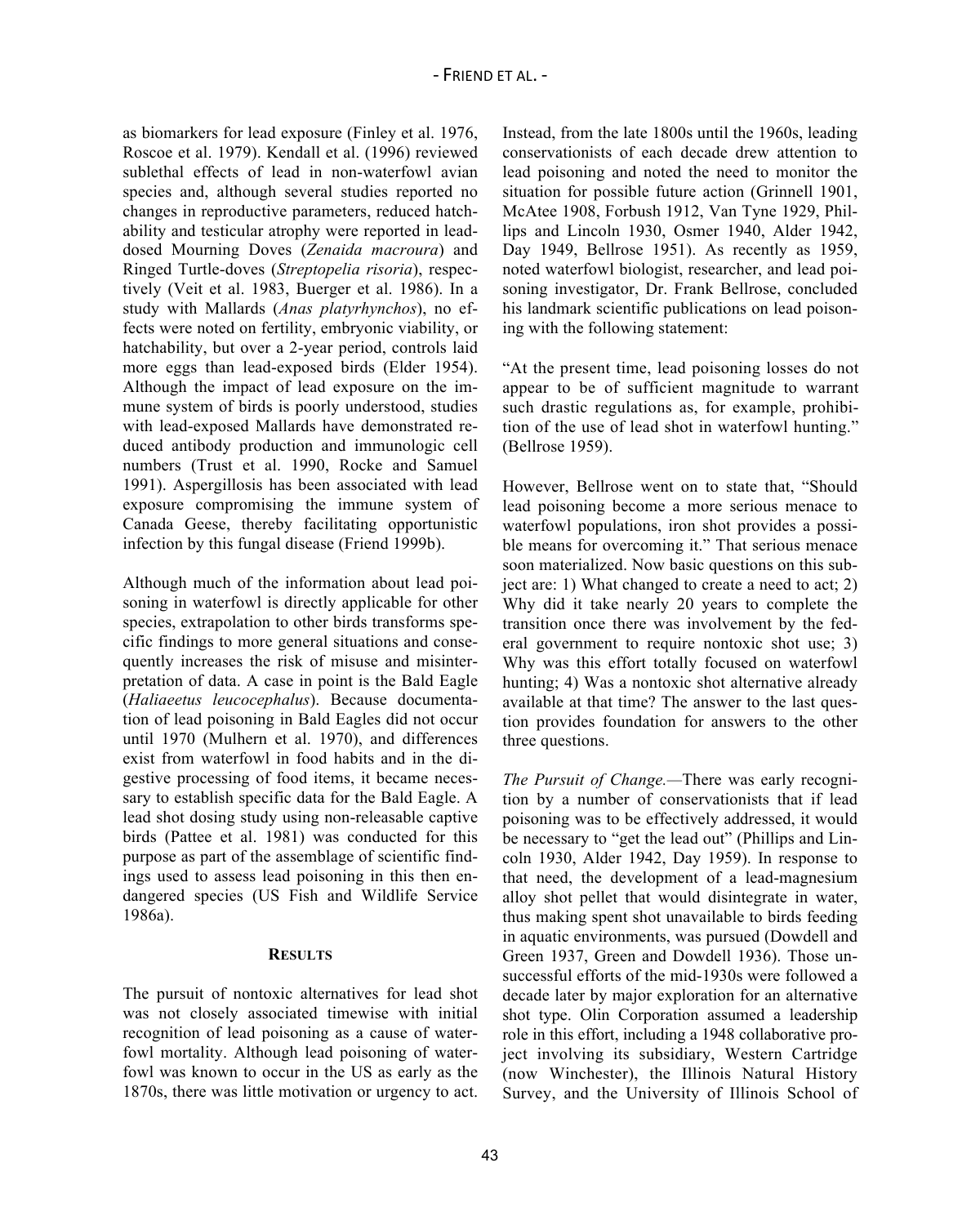| Shot type            | <b>Comments</b>                                                                                                                                                                                                                                                                                                      |
|----------------------|----------------------------------------------------------------------------------------------------------------------------------------------------------------------------------------------------------------------------------------------------------------------------------------------------------------------|
| Lubaloy              | • Thin copper coating over lead pellet<br>Concept is delay of pellet erosion to provide time for pellet to be voided from the gizzard                                                                                                                                                                                |
| Lead-tin-phosphorous | Associated patent claims shot will be nontoxic if ingested<br>• Concept is phosphorus will act as neutralizing agent on lead dissolved in the gizzard                                                                                                                                                                |
| Lead-magnesium       | • Magnesium used as substitute for arsenic and antimony components needed to provide<br>hardness and spherical shape of lead shot<br>• Concept is magnesium will hydrolyze when shot is in water, causing irregular cracks<br>across surface of the pellet and facilitate rapid disintegration of spent shot pellets |
| Lead-calcium         | • Concept is that physiological advantage could result by introducing calcium along with<br>lead since metabolism and storage of these elements follow similar pathways<br>• Thought that harmless storage in skeleton would take place following removal of harmful<br>circulating lead                             |

**Table 6.** Alternative shot types for lead tested during 1948–1949 collaborative project (developed from Jordan and Bellrose 1950).

Veterinary Medicine (Jordan and Bellrose 1950). None of the alternatives evaluated by that project (Table 6) proved to be nontoxic. However, other research and development by Olin Corporation indicated that iron (steel) shot had potential as an alternative shot type (Bellrose 1959).

It also was recognized that there were considerations that needed to be overcome for further pursuit of iron shot. Specifically, "…the required manufacturing investment would be large, and this factor, coupled with uncertainty concerning customer acceptance, convinced Winchester-Western that manufacture of iron shot was not feasible unless drastic action was needed to save waterfowl from serious lead poisoning losses…" (Bellrose 1959). Further exploration of nontoxic shot began in the 1960s following major declines in North American waterfowl populations (Sparrowe 1992).

In 1964, the Mississippi Flyway Council Planning Committee formally recommended finding a nontoxic replacement for lead shot for waterfowl hunting. That recommendation was consistent with an opinion by many within the conservation community that lead poisoning was the easiest form of "wasted waterfowl" to address, and that by doing so continental waterfowl populations would benefit greatly (Mississippi Flyway Council Planning Committee 1965).

In the summer of 1964, the Olin Corporation offered the Mississippi Flyway Council the necessary materials and facilities for field testing iron and lead shot. Olin's Nilo Farms Shooting Preserve was used from December 1964 – January 1965 for a field test that yielded positive results for iron shot under standard shooting preserve conditions of pass shooting that averaged about 30 yards in distance (Mikula 1965). In 1965, staff of the FWS met with members of the Sporting Arms and Ammunition Manufacturer's Institute (SAAMI) to discuss the development of nontoxic shot. Research that followed at the Illinois Institute of Technology, the Patuxent Wildlife Research Center (PWRC) of the FWS, and elsewhere generally supported an evaluation by SAAMI that steel shot (soft iron) was the only viable substitute for lead shot for waterfowl hunting (SAAMI 1969).

Alternative shot types tested prior to FWS implementation of nontoxic shot requirements included various coatings on lead shot to prevent erosion and absorption of lead within the bird, alloys to reduce toxicity by reducing the amount of lead in the pellet, disintegrating shot to make the pellets/lead unavailable to birds, shot with antidotal components to offset the effects of lead, and substitute metals (Table 7). This testing included previously tested alternative shot types (Table 6) and a wide variety of other alternatives (US Fish and Wildlife Service 1986a). Although several of these shot types were found to be acceptable based on toxicology, industry criteria for production of acceptable shotshells were not satisfactory (Table 8). Tin was not toxic, but its density was too low for shotgun ballistics.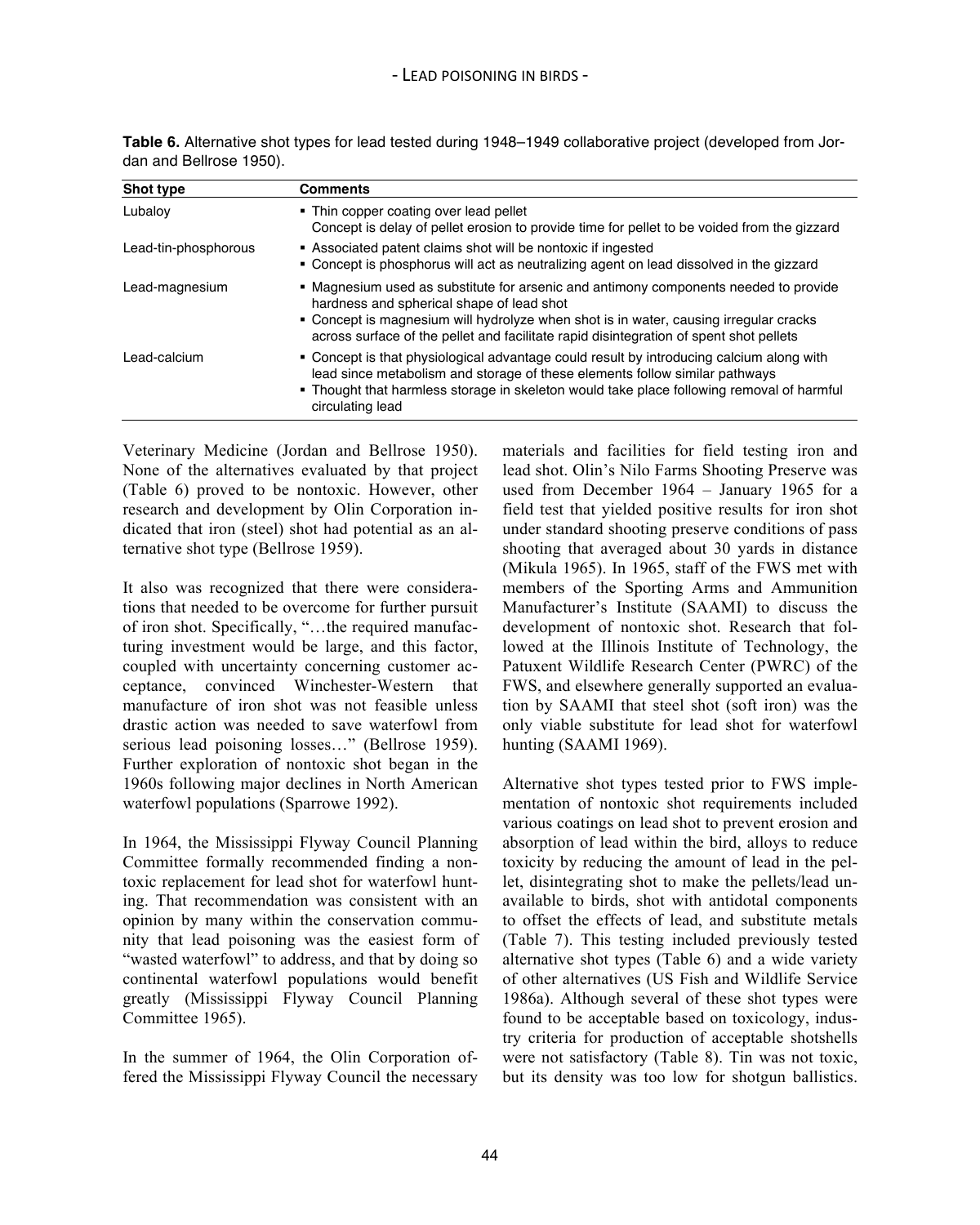**Table 7.** Summary of alternative shot types tested prior to the initiation of nontoxic shot requirements for hunting waterfowl in selected areas of the US (developed, with modifications, from US Fish and Wildlife Service 1986 EIS on lead shot).

| Shot type           | <b>Concepts</b>                                                                                                                          | <b>Types Tested</b>                                                                                       |
|---------------------|------------------------------------------------------------------------------------------------------------------------------------------|-----------------------------------------------------------------------------------------------------------|
| Shot coatings       | Resistant enough to withstand acids in digestive tract and<br>grinding action of gizzard, thereby facilitating expulsion by<br>the bird. | • Nickel on lead<br>• Thin-nickel on lead<br>• Lead on steel<br>• Copper on lead                          |
|                     | Overcome hardness and density issues associated with<br>non-lead shot.                                                                   | • Plastic on lead<br>$\bullet$ Zinc on iron<br>• Molybdenum on iron<br>• Teflon on steel                  |
| Alloys              | Render the lead less toxic by reducing its content.                                                                                      | • Lead-tin-phosphorous<br>$\bullet$ Lead-tin<br>• Lead-iron                                               |
| Disintegrating shot | Disintegrate in water to make shot unavailable to birds or<br>disintegrate in digestive tract.                                           | • Lead-magnesium<br>• Lead-resin                                                                          |
| Antidote components | Biochemical formation of a chelating ring to prevent lead<br>absorption.                                                                 | $\bullet$ Lead-calcium<br>• Lead-tin-phosphorous<br>• Others such as additives of<br>EDTA and creatinine. |
| Substitute metals   | Use a metal other than lead as the pellet core                                                                                           | $\bullet$ Copper<br>$\bullet$ Zinc<br>$\bullet$ Tin<br>• Nickel<br>• Steel<br>$\bullet$ Iron<br>• Uranium |

**Table 8.** Industry criteria for acceptable shot characteristics (developed, with modifications, from US Fish and Wildlife 1986 EIS on lead shot).

| <b>Characteristic</b> | <b>Purpose</b>                                                                                                                                                                                                                                            |
|-----------------------|-----------------------------------------------------------------------------------------------------------------------------------------------------------------------------------------------------------------------------------------------------------|
| High density          | Velocity and energy retention ( $E = mv^2$ ) and weight effectiveness.                                                                                                                                                                                    |
| Reasonable cost       | Readily available base material that is cost effective as shot is the most costly component of the<br>shotshell.                                                                                                                                          |
| Easily processed      | Cost control issue for shot fabrication and facility/equipment requirements.                                                                                                                                                                              |
| Relatively inert      | Not reactive to other shotshell components and non-corrosive in shelf life.                                                                                                                                                                               |
| Soft surface          | Needed to prevent damage to gun barrel or chokes.                                                                                                                                                                                                         |
| <b>Nontoxic</b>       | Not poisonous to birds, must not contaminate the meat, and must be able to withstand corrosive<br>acids of the digestive tract and grinding action of waterfowl gizzards to the extent that will be<br>passed by the bird before any toxins are absorbed. |

Limited testing with depleted uranium revealed no toxicity for Black Ducks (*A. rubripes*), but unanswered environmental fate questions also needed exploration. Neither steel nor nickel were found to be toxic, but had other issues that surfaced. Health impacts of copper were delayed but eventually manifested as significant weight losses from which captive birds could recover from but which might prove fatal for wild birds (Bellrose 1965, Irby et al. 1967, US Fish and Wildlife Service 1986a).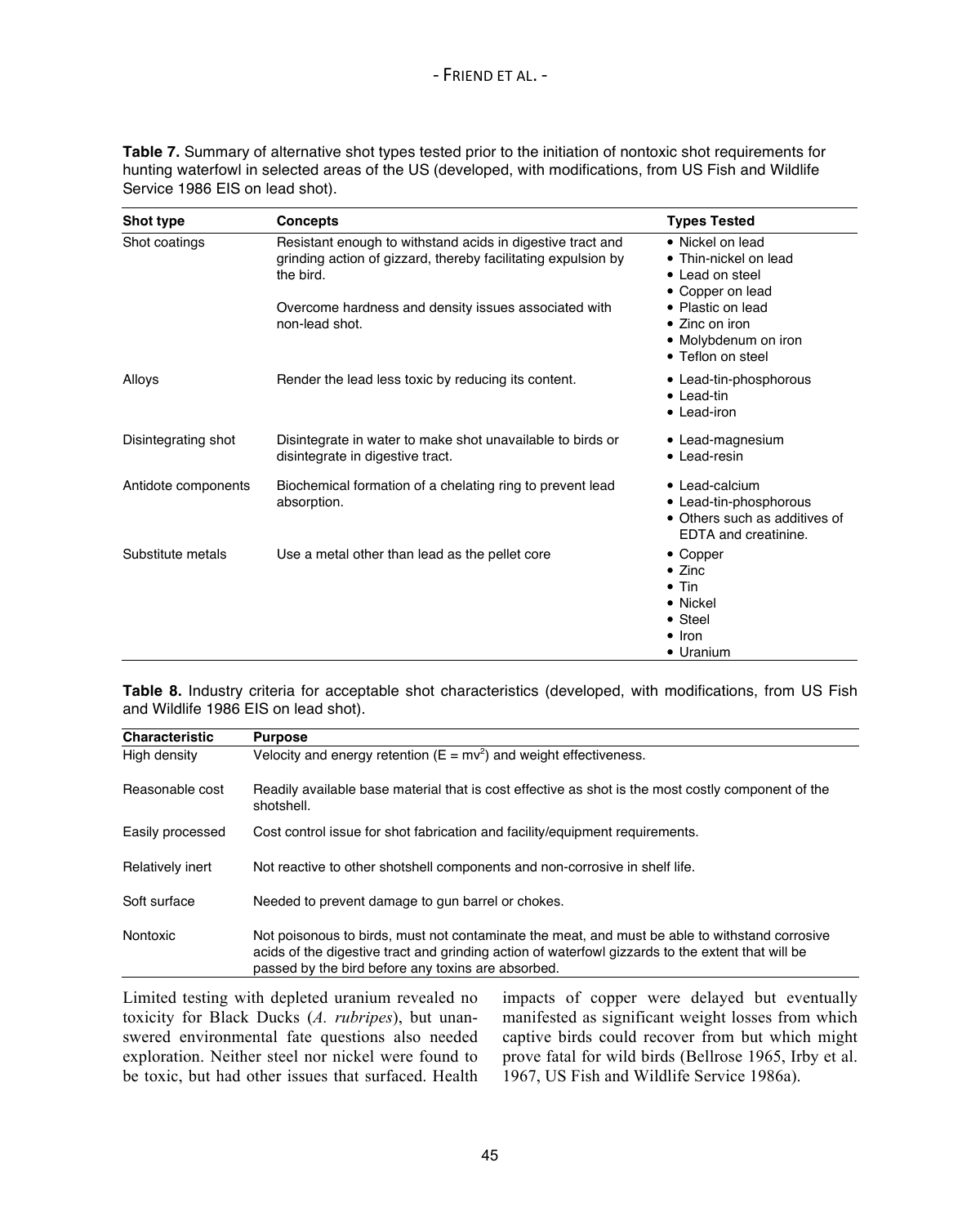*The Dilemma of Change.—*Industry was faced with a dilemma. Steel shot (soft iron) was the only nontoxic shot option available in the 1960s, and the performance from steel shotshells being produced at that time was inferior to that from lead shotshells commonly used for waterfowl hunting. However, the major decline occurring in North American waterfowl populations (Figure 2) resulted in a focus on lead poisoning by the waterfowl management community as an issue requiring attention as a remedial action (Mississippi Flyway Council Planning Committee 1965). The magnitude of losses associated with this disease (Bellrose 1959) could no longer be tolerated, and the use of nontoxic shot alternatives was a logical means for significantly reducing those losses. However, major questions arose regarding the timing and the extent of government actions for the use of nontoxic shot.

By 1970, it was clear that nontoxic shot requirements were imminent, and that despite early discussions by some about lead poisoning in Mourning Doves (Shillinger and Cottam 1937) and other species, insufficient data existed to justify nontoxic shot use for hunting upland game birds (Jones 1939, Campbell 1950, Locke and Bagley 1967, Lewis and Legler 1968, McConnell 1968, Kendall 1980). Thus, the FWS limited their focus to waterfowl and associated wetland avian species hunted in waterfowl habitat (Morehouse 1992a).

*Change and Controversy.—*A paradox of the nontoxic shot controversy is that the Olin Corporation was a leader in early research and development efforts for alternative shot types, then subsequently opposed nontoxic shot requirements, and later once again became a leader in developing and producing high quality nontoxic shotshells. Substantial corporate investments were made in all of these situations. Concerns about lead shortages during the post-WWII era stimulated self-interest in pursuing shot alternatives. With similarity to the current larger-scale issue of alternative fuel to power transportation, those who first succeed in developing suitable alternatives would realize a market place advantage. Also, the 1948 alternative shot project enhanced the public image of the Olin Corporation as a contributor to wildlife conservation (Jordan and Bellrose 1951) and as a respondee to the highly visible dramatic lead poisoning die-offs of Mallards in nearby Grafton, Illinois, in 1947 and 1948.

The oppositional role of Olin Corporation when nontoxic shot requirements were being formulated by the FWS may have been driven by the changing dynamics of the marketplace. Profit margins were being challenged by increased cost for steel shot vs. lead shot. As noted by Coburn (1992), "we are not in either the lead or the steel business; we are in the ammunition business. The shot material is important to us only as it affects shotshell (cartridge) performance and cost." Steel and lead shot are produced by different methodologies, with the former requiring costly investments in manufacturing equipment for production.

Waterfowl hunting loads are not the major segment of the shotshell market. Thus, a total ban on lead shot use for any purpose may have been more acceptable across industry, even though the official Olin Industries position was that nontoxic shot use could only be justified on areas where lead poisoning of waterfowl was documented as a significant mortality factor (Coburn 1992). Previously, representatives of the ammunition industry had informally indicated that if a sufficiently competitive shotshell could be developed, "…ammunition companies would completely abandon the use of lead even for upland game shooting." Also noted was the need for legislation to provide a smooth transition over time and an opportunity to deplete existing lead stocks (Mississippi Flyway Council Planning Report 1965). It is noteworthy that a similar industry position of limiting nontoxic ammunition requirements for other species to well-documented lead poisoning problems was recently issued by Federal Cartridge Company, a leading proponent of the use of nontoxic shot for waterfowl hunting during the 1970s and 1980s: "…when regulating agencies seek to expand the use of lead-free ammunition to species other than waterfowl, the regulating agencies should do so only after they have fully gathered and analyzed thorough, scientifically based, and fully documented evidence that establishes a direct connection to the health and welfare of the species in question" (Federal Cartridge Company 2006). Similarly, the American Sportfishing Association has expressed concern "…about statewide restrictions on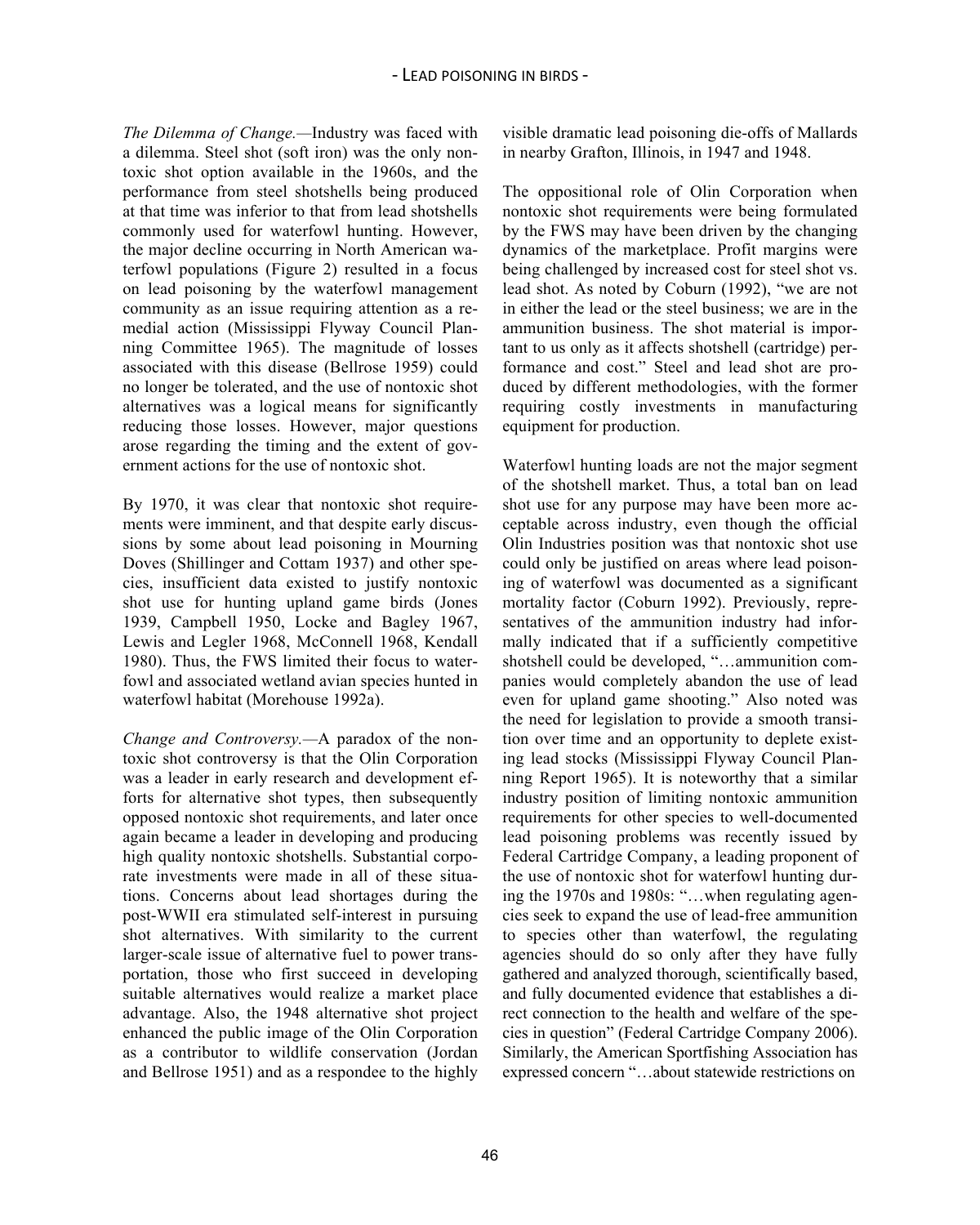the sale and use of lead sinkers [to protect birds from lead poisoning] when research doesn't warrant such broad measures" (Tennyson 2002).

*Transition to Nontoxic Shot Use.—*Steel shot regulations for waterfowl hunting were initiated in 1972 with requirements to use nontoxic ammunition on seven NWRs selected to participate in field trials. Shotgun shells were provided by each of the major manufacturers: Winchester-Western, Remington Arms, and Federal Cartridge Company. The purposes for those trials was for the FWS to introduce hunters to the use of steel shot and to obtain data on steel shot performances and hunter reactions to its use (US Fish and Wildlife Service 1974). Author Milton Friend participated in the Monte Vista NWR trial in Colorado. The following year, special steel and lead shot comparisons, using unmarked shells, were held on selected public hunting areas. Observers accompanied hunters to dispense shells and record data. Results from these and other comparative studies were variable (Morehouse 1992b), but overall did not support the contention that the use of steel shot resulted in increased losses of waterfowl from crippling (Sanderson and Bellrose 1986a, US Fish and Wildlife Service 1986a). At the state level, Colorado and Oregon each required nontoxic shot on a single hunting area for the 1974 hunting season.

Despite these initiatives, little additional progress was realized in "getting the lead out" for waterfowl hunting until the 1985 hunting season. Until then, legislation was a major factor in suppressing nontoxic shot requirements. However, beginning in 1985, litigation opened the flood gates for the nontoxic shot use that followed. It is worth noting that all of the legal challenges to nontoxic shot regulations were instigated by organizations and/or groups of individuals affiliated with sport hunting. It is also of interest that, Sparrowe (1992) wrote, "Deposition of lead into the environment is still being used by major anti-hunting groups in the United States to argue against hunting. Removal of that argument is a big plus for retaining the social, economic, cultural, and recreational values of hunting." Sparrowe's comments from 16 years ago have even greater relevance today because of the continuing shift in the values of US society towards nonconsumptive wildlife uses.

*Change and Litigation.—*The first litigation challenge immediately followed issuance of the 1976 DOI Final Environmental Impact Statement (EIS) on the proposed use of nontoxic shot for waterfowl hunting (US Fish and Wildlife Service 1976). A previous proposal, drafted in 1974, called for phased-in flyway-wide bans of lead shot use beginning in 1976 for the Atlantic Flyway and 1977 for the Mississippi Flyway. Beginning in 1978, specifically designated areas in the Central and Pacific Flyways would implement nontoxic shot requirements for waterfowl hunting (US Fish and Wildlife Service 1974). The implementation time table was based on several factors, including needs by industry to deplete existing inventories of lead shot and time to produce adequate supplies of nontoxic shotshells to meet the needs of hunters across the US. Following public comment and review, the 1974 draft proposal was modified in 1976 to require nontoxic shot use for waterfowl hunting only in "problem areas" in each flyway and following the same time line for implementation as appeared in the 1974 draft (US Fish and Wildlife Service 1976).

The National Rifle Association (NRA), an organization whose leadership represents a large contingency of gun owners and sportsmen, challenged the proposal in court. They contended that steel shot (soft iron) posed human health and safety risks, increased waterfowl crippling, and damaged firearms, other property, and the environment. They also alleged that the EIS was inadequate. The court ruled in favor of the government, and an appeal by the NRA also failed (Anderson 1992).

In 1978, the "Stevens Amendment" to the Interior Department appropriations bill prohibited the FWS from using funds to implement or enforce nontoxic shot use for hunting waterfowl without approval of the states involved. That amendment was reenacted annually until 22 December 1987 when it was allowed to expire. During most of that time, the Stevens Amendment stifled implementation of nontoxic shot regulations. That effectiveness was a result of the individual states generally being more vulnerable to "political pressure" on this matter than the federal government.

Lawsuits were filed by groups of sportsmen against four states that initiated limited steel shot zones for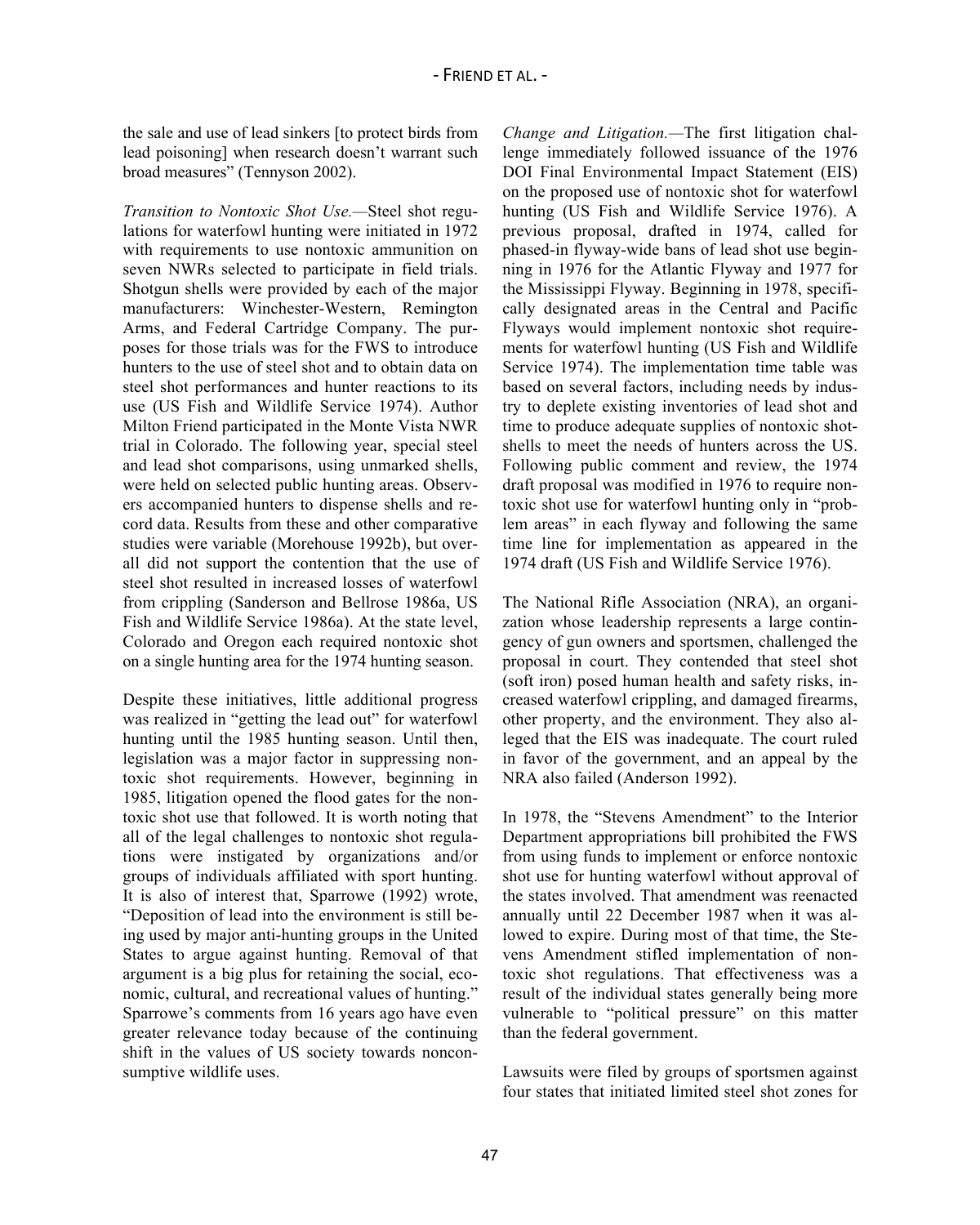waterfowl hunting following passage of the Stevens Amendment. Author Friend testified on behalf of the state in the South Dakota and Florida cases. Another NWHC staff member, Dr. Louis Locke, testified on behalf of the state of Texas in that lawsuit. The New York case was never tried, as the state was granted a motion for summary judgment. The states prevailed in all the judgments, including appeals filed in the South Dakota and Texas cases (Anderson 1992).

Illinois, Maryland, and Wyoming used the Stevens Amendment "states' rights" approach to pass legislation banning or restricting nontoxic shot use for waterfowl hunting in their states. Wisconsin was the only state to "swim upstream" while the Stevens Amendment was in place, passing 1985 legislation mandating statewide use of nontoxic shot for waterfowl hunting. Kansas followed with similar legislation five years later, after the Stevens Amendment had expired.

Lead poisoning of Bald Eagles eventually trumped the Stevens Amendment on the legislative/litigation battlefield. The first case of lead poisoning in a Bald Eagle was an incidental finding by the PWRC's environmental contaminant program (Mulhern et al. 1970). However, the 1975 establishment of the National Wildlife Health Center (NWHC) greatly expanded investigations of mortality in wildlife under FWS stewardship. The NWHC disease diagnostic database soon contained numerous records of Bald Eagle mortality due to lead poisoning (National Wildlife Health Center 1985). In response to what appeared to be a growing problem, the FWS proposed nontoxic shot regulations for waterfowl hunting in portions of eight states beginning in 1985.

Five of the states, acting under the auspices of the Stevens Amendment, did not consent to the regulations. As a result, the federal government announced that unless those states reversed their decisions, the FWS would not open the disputed areas for waterfowl hunting in 1986 as a means for protecting Bald Eagles from lead poisoning. At that point, the National Wildlife Federation (NWF) sued the federal government (Anderson and Havera 1989) to obtain a ban on lead shot for waterfowl hunting in the areas in question (Anderson 1992). The NWF prevailed because it was well-fortified with data obtained under the Freedom of Information Act and through other interactions with the NWHC and others (Feierabend and Myers 1984). The court ruled that the areas in question be closed to waterfowl hunting for the 1985 hunting season unless only nontoxic shot was used. That ruling increased the percentage of the US waterfowl harvest covered by nontoxic shot regulations three-fold (Anderson 1992) (Figure 4).

In 1986, the NWF again initiated legal action against DOI to prevent authorization of lead shot for waterfowl hunting throughout the continental United States beginning with the 1987 season. In response, the DOI unveiled a plan to phase out lead shot for waterfowl hunting over a period of several years, culminating in a nationwide ban in 1991. The court



**Figure 4.** Effects of legislation on lead shot use for waterfowl hunting in the US as a function of the percentage of waterfowl harvest in nontoxic shot zones (Modified from Anderson 1992).

noted that the DOI had conceded on all aspects of the dispute except timing and dismissed the case for "want of ripeness." A countersuit and an appeal were unsuccessful (Anderson and Havera 1989). In response to the rulings of the court, the percentage of the waterfowl harvest in nontoxic zones increased to 49% in1986 as the FWS and some state wildlife agencies designed additional nontoxic shot areas (Figure 4).

The last lawsuit to challenge nontoxic shot regulations was initiated by the California Game and Fish Commission in the US District Court for the Eastern District of California in 1987. The NRA intervened on behalf of the plaintiff, and the NWF intervened on behalf of the defendant. Following the court's ruling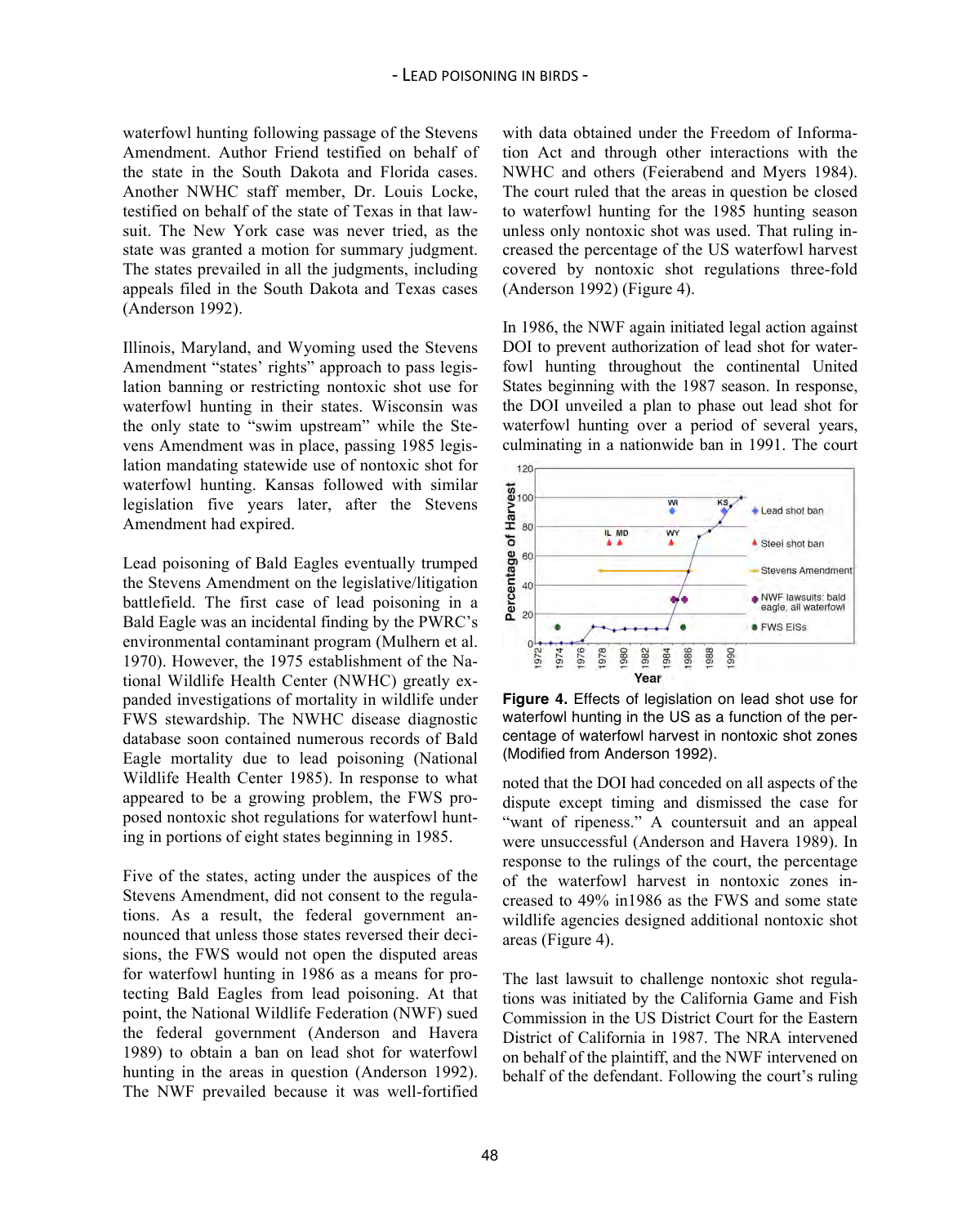| Legislation                                    |      | Relevance                                                                                                                                                                                                                                                                                                                                                       |
|------------------------------------------------|------|-----------------------------------------------------------------------------------------------------------------------------------------------------------------------------------------------------------------------------------------------------------------------------------------------------------------------------------------------------------------|
| <b>Migratory Bird</b><br>Treaty Act            | 1918 | • Empowers federal government to <i>determine whether, to what extent, and by what</i><br><i>means</i> hunting of migratory birds is allowed in the U.S.                                                                                                                                                                                                        |
| <b>Bald Eagle</b><br><b>Protection Act</b>     | 1940 | • Prohibits the take of eagles without special authorization.<br>• "Take" includes "shoot at, poison, wound, kill"                                                                                                                                                                                                                                              |
| <b>Bald and Golden</b><br>Eagle Protection Act | 1962 |                                                                                                                                                                                                                                                                                                                                                                 |
| Endangered<br>Species Act                      | 1976 | • Bald Eagle listed as endangered in 43 of the conterminous states and as threatened<br>in the other 5 states at the time of enactment.<br>• Requires that listed species be conserved.<br>• "Conserved" means "the use of all methods and procedures which are necessary<br>to bring any endangered species" to a point of recovery consistent with delisting. |
| National<br>Environmental<br>Policy Act        | 1970 | • Policy and responsibility for maintaining the quality of the environment and<br>renewable resources.<br>• Directs government to prevent environmental degradation "or other undesirable<br>and unintended consequences" and to "enhance the quality of renewable<br>resources"                                                                                |

**Table 9.** Primary federal statutory authorities relevant to addressing lead poisoning in wildlife (developed from Anderson 1992).

in favor of nontoxic shot, plaintiffs filed a notice of appeal, but it was dismissed. The percentage of the waterfowl harvest in nontoxic shot zones increased to 73% in 1987 and to 100% in 1991 (Figure 4).

The arguments forwarded in the various lawsuits involved biological, socio-economic, and political issues – the last primarily consisting of challenges of agency authorities. In general, the issues involved had been identified in the 1965 Mississippi Flyway Planning Committee Progress Report as factors that needed to be addressed. In all cases, the courts ruled that the agencies whose actions were contested had fundamental authority and responsibilities under various statutes, legislation, and treaties to take those actions. Authority at the federal level relevant to addressing lead poisoning in migratory birds is vested in major legislation and international treaties (Table 9). In essence, in the California case, the Court found that, under the Migratory Bird Treaty Act and the Endangered Species Act, the FWS has almost carte blanche authority to take whatever steps are necessary to protect migratory birds and endangered species (US Fish and Wildlife Service 1988).

Biological challenges (Table 10) were answered by the sound science available to support problem identification and the need for action. However, science was helpful in addressing only a small number of the socio-economic issues (Table 11). These needs required continued attention throughout the transition process.

## **DISCUSSION**

Little of what we have presented here reflects the bitterness that characterized much of the struggle to transition to the use of nontoxic shot for waterfowl hunting in the US. Nor does it reflect the heavy personal costs to those who championed the use of nontoxic shot, among them state and federal employees, outdoor columnists, members of the general public, academicians, researchers, and others. Although personal feelings on both sides were often emotionally charged, it would be folly to view this issue in terms of "we vs. them," for there was as much conflict within the professional wildlife conservation community as there was between agencies of that community and external parties. Similar conflicts existed within industry and elsewhere. For example, in contrast to Winchester, Federal Cartridge Company was aggressively pro-steel shot during the entire conflict period while Remington Arms remained rather neutral. In essence, both sides failed to adequately grasp the complexity of this issue, and in some instances, were so motivated for their causes that their actions ignored alternative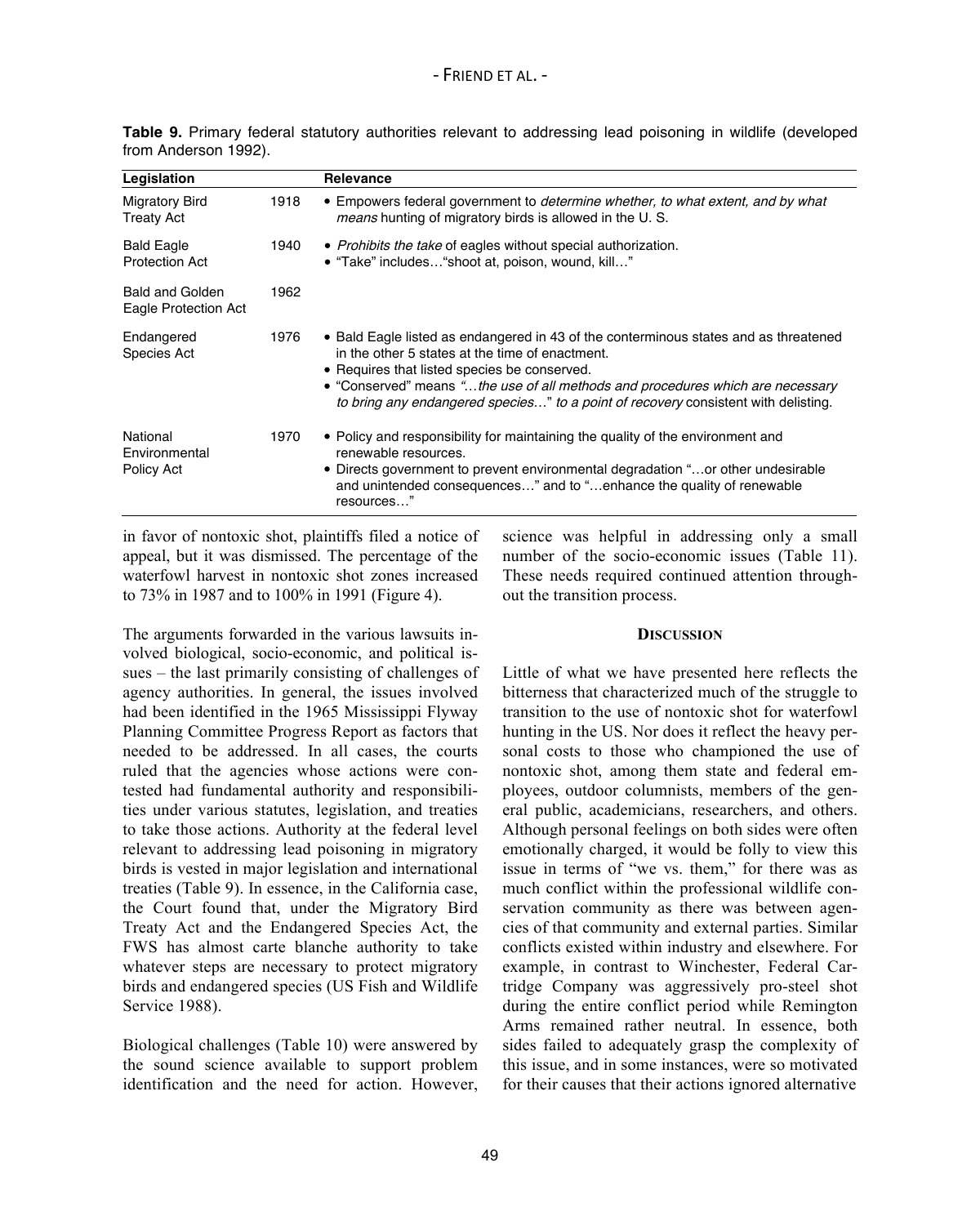| <b>Issue</b>                                 | Case(s)    |               |                 |              |                |            |  |
|----------------------------------------------|------------|---------------|-----------------|--------------|----------------|------------|--|
|                                              |            | <b>South</b>  |                 |              |                |            |  |
|                                              | <b>NRA</b> | <b>Dakota</b> | <b>New York</b> | <b>Texas</b> | <b>Florida</b> | California |  |
| Poor/inadequate<br>science                   |            |               | X               | X            |                | X          |  |
| Population impacts from<br>lead vs. benefits |            |               |                 | X            |                |            |  |
| Increased crippling                          | X          |               |                 |              | X              |            |  |
| Steel shot boundary<br>delineations          |            | x             | X               | X            |                |            |  |
| Effects of diet                              |            |               | X               |              |                |            |  |

**Table 10.** Biological issues highlighted in court cases challenging nontoxic shot (steel) use for hunting waterfowl in the US.

**Table 11.** Socio-economic issues highlighted in court cases challenging nontoxic shot (steel) use for hunting waterfowl in the US.

|                                                         | Case(s)    |               |                 |       |         |            |
|---------------------------------------------------------|------------|---------------|-----------------|-------|---------|------------|
|                                                         |            | <b>South</b>  |                 |       |         |            |
| <b>Issue</b>                                            | <b>NRA</b> | <b>Dakota</b> | <b>New York</b> | Texas | Florida | California |
| Human health and safety risks<br>(ricochets and dental) | X          |               |                 |       | X       |            |
| Firearms damage, other<br>property damages              | X          | X             | X               | X     | X       |            |
| Reloading components<br>not available                   |            |               |                 | X     |         |            |
| Availability of steel shot<br>shells                    |            |               |                 | X     |         |            |
| Discrimination against females,<br>children, aged       |            |               |                 | X     |         |            |
| Increased costs to hunters                              |            |               | X               |       | X       |            |
| Economic losses from<br>lead shot stocks                |            |               |                 | X     |         |            |

considerations. The following statement, made in 1965, serves as an example of an overly simplified perspective of the challenges involved:

"Public relations experts are confident that paving the way for public acceptance of a new type of shotgun shell is not a difficult problem…a well-planned program should be ready to go as soon as the new product is announced. Preliminary conditioning of the public can even precede that." (Cox 1965).

To a large extent, "public education" needed to begin within the conservation agencies, because there were many employees who interfaced with hunters and other members of the public who knew too little about lead poisoning and/or were opposed to nontoxic shot use. Further, reaction drove public education efforts for too long and was a poor substitute for a progressive, well-rounded education program. The US Cooperative Lead Poisoning Control Information Program (CLPCIP) arose from this need (Bishop and Wagner 1992). However, that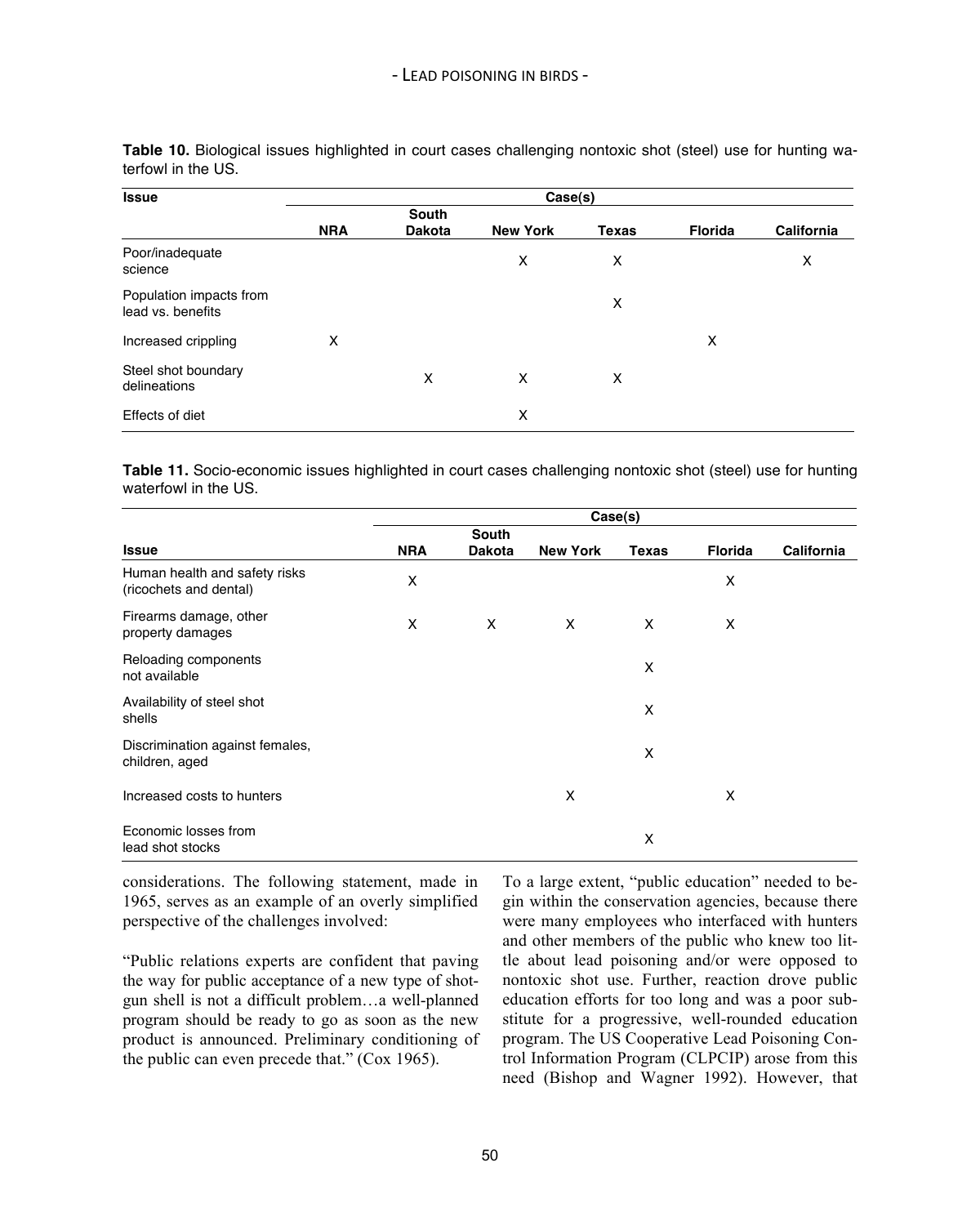program was not initiated until 1982, well after the conflict over nontoxic shot use had become well entrenched. CLPCIP has since become the Cooperative Non-toxic Shot Education Program.

Informational and educational activities assumed many forms during the conflict over nontoxic shot. They also consumed large amounts of personnel and fiscal resources from agency, non-government organization (NGO), industry, and others. At times, prolonged skirmishes initiated by both sides took place via articles in sporting magazines and newspapers and via news releases and various public consumption publications. Anti-steel shot factions did verbal battle with pro-steel shot advocates over the interpretation of shooting trials and ballistics data. Unique statistical approaches and carefully worded evaluations were sometimes used to interpret data and support conclusions (Kozicky and Madson 1973, Lowry 1974, Bockstruck 1978, Coburn 1992, Carmichael 2002). As a result, waterfowl hunters and others were left awash in a sea of conflicting information and presentations.

The encouragement of hands-on involvement by the public were powerful tools for "perspective and attitude adjustments" regarding the lead poisoning issue. A case in point is the assistance of Wisconsin hunters in the clean-up of a major lead poisoning die-off of Canada Geese. Another example is the encouragement of hunters in conducting their own lead shot ingestion studies using gizzards from birds they personally harvested. Steel shot shooting clinics sponsored by the CLPCIP were invaluable educational forums for influencing hunters about steel shot and enhancing their shooting skills. A modified shooting clinic and education program organized by the FWS for the Congressional Sportsmen Coalition and held at Andrews Air Force Base in the Washington, DC area was attended by the Secretary of the Interior, the FWS Director, and others involved in managing the direction of FWS actions on nontoxic shot requirements.

Two graphic movies also served important educational roles. The first, on lead poisoning in waterfowl and Bald Eagles, utilized footage from lead poisoning field outbreaks and other visual materials to address commonly asked questions about this disease (US Fish and Wildlife Service 1986b). The second focused on bagging waterfowl with steel shot. Footage of waterfowl being taken under field conditions and follow-up laboratory measurements of those birds were used to assess steel shot performance (US Fish and Wildlife Service 1986c). The lead poisoning movie was widely viewed and has served as an educational tool for use by those in other countries pursuing nontoxic shot use for waterfowl hunting. The steel shot shooting movie was found to be unacceptable by some DOI administrators after a preliminary showing, and was not released for general use. However, an unofficial copy obtained by non-government sources was seen by numerous audiences. Eventually, a shorter version of this movie was released by the FWS for general use. Both movies were converted to video format to enhance distribution and use by external parties. A variety of industry and other public sector videos on shooting steel shot followed (Table 12).

| Title                                                          | Year of Issue Source |                                                 | <b>Running Time</b><br>(minutes:seconds) |
|----------------------------------------------------------------|----------------------|-------------------------------------------------|------------------------------------------|
| Steel Shot Facts for the<br><b>Waterfowl Hunter</b>            | 1986                 | Federal Cartridge Company<br>Minneapolis, MN    | 11:18                                    |
| World Champion's Guide to<br>Hunting Waterfowl with Steel Shot | 1988                 | W.C. Badorek and D. Beleha<br>Klamath Falls, OR | 45:00                                    |
| The Duck Hunter<br>Shooting and Shot                           | 1987                 | Videolore<br>Emeryville, CA                     | Not given                                |
| <b>Field Testing Steel Shot</b>                                | 1986                 | <b>FWS</b><br>Washington, DC                    | 30:00                                    |
| Lead Poisoning in Waterfowl                                    | 1986                 | <b>FWS</b><br>Washington, DC                    | 27:49                                    |

**Table 12.** Examples of video presentations on lead poisoning in waterfowl and on the use of steel shot for waterfowl hunting.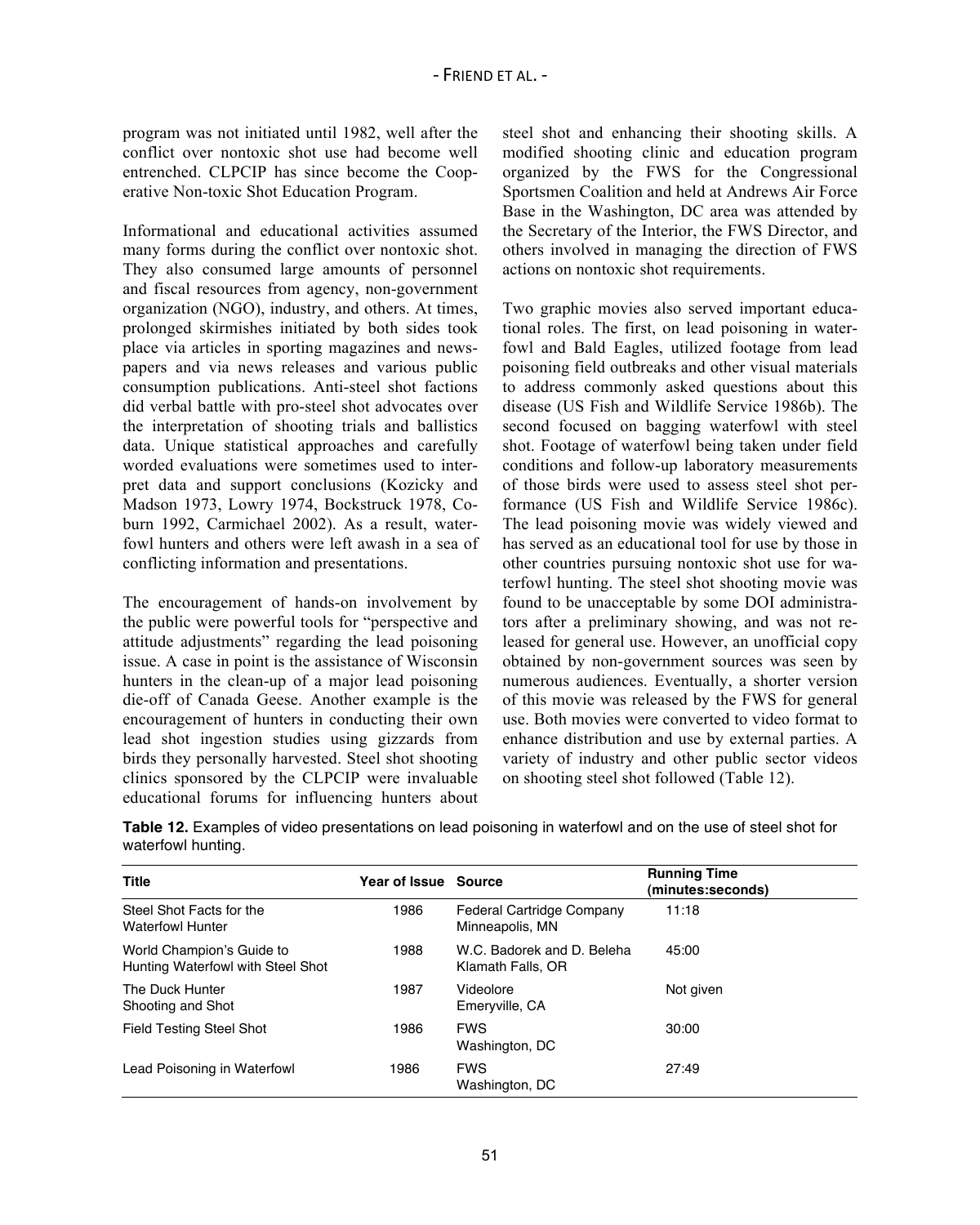The FWS utilized a three person team of subject matter experts with established credentials in waterfowl/migratory bird management (Office of Migratory Bird Management), in lead poisoning/avian diseases (NWHC), and in shooting steel shot (contractor) to provide presentations and respond to questions at various public forums involving the nontoxic shot issue. The same individuals appeared together at nearly all of those events. That approach provided consistent commentary, technical breadth to respond to the broad array of questions received and a great deal of useful insight for guiding FWS management of this issue by listening to concerns and commentary by others across the country.

An organized "opposition team" often also presented at these forums and typically included at least one individual known to the local audience. There also was a private sector individual that attended a number of these forums and tape-recorded commentary, by at least the nontoxic shot advocates, as a basis for his "writings." Some of these forums were aggressively hostile towards presenters supporting nontoxic shot. Their commentary and response to questions were disrupted, and in some instances, their safety was threatened. Some forums were conducted in ways that facilitated comment from those opposing nontoxic shot, but suppressed commentary from those supporting nontoxic shot. Those situations were preplanned and orchestrated to prevent dissemination of information on non-toxic shot and open discussion.

In addition to the larger public forums/hearings, a great deal of time was devoted by NWHC personnel to speaking on lead poisoning at sportsman clubs and civic group meetings, and conducting agency workshops involving state and federal biologists, law enforcement, and management personnel. Information from ongoing NWHC disease investigations and the FWS lead monitoring program was incorporated in workshop presentations. Hard copy brochures, pamphlets, and other materials specifically developed for informational and educational purposes were provided as handouts for important adjuncts to presentations. Some handouts, such as the "Kansas Wildlife" magazine reprint Are We Wasting Our Waterfowl? (Kraft 1984) and a FWS brochure depicting the clinical signs and gross lesions of lead poisoning in waterfowl (US Fish and Wildlife Service 1986d) were made available for additional use and distribution by workshop participants that requested them.

A relevant question is, "What has been accomplished?" Clearly, the implementation of nontoxic shot requirements for hunting waterfowl has dramatically reduced lead shot ingestion by waterfowl and subsequent losses from lead poisoning. Anderson et al. (2000) found in their 16,651 samples from the Mississippi Flyway during 1996 and 1997 that gizzards of 44% to 71% of major duck species contained only nontoxic shot. These authors estimated that nontoxic shot reduced mortality from lead poisoning in Mississippi Flyway Mallards by 64% and extrapolated their data to a saving from lead poisoning of 1.4 million ducks nationwide in the 1997 fall continental flight of 90 million ducks (Anderson et al. 2000). Smaller scale post-nontoxic shot implementation evaluations also disclosed major reductions in lead exposure (DeStefano et al. 1995, Calle et al. 1982). Additionally, it appears that reduced exposure to lead shot has not been offset by increased crippling caused by the use of nontoxic shot. A recent review of historical waterfowl harvest data by Schulz et al. (2006) revealed that after an initial increase in reported crippling rates, current reported rates were lower than those of prenontoxic shot rates for both ducks and geese (see also: US Fish and Wildlife Service 1986a, Morehouse 1992b).

Once the FWS implemented a total ban on the use of lead shot for hunting waterfowl, industry responded by developing high quality nontoxic shotshells. As noted by Coburn (1992), Winchester was marketing a total of 59 different steel shot loads, including 10-, 12-, 16-, and 20-gauge sizes by 1992. This variety of shells reflects major advancement from the first steel load marketed in 1976, a 12-gauge, 2¾", 1¼ ounce shotshell. Hunter education programs and shooting clinics also have enhanced hunter performance in bagging waterfowl with nontoxic shells.

Not only are steel shot shells of today far superior in quality and performance than those first provided to hunters in 1972, but steel shot is no longer the only choice (Table 13). In addition to multiple types of nontoxic shotshells produced by an increased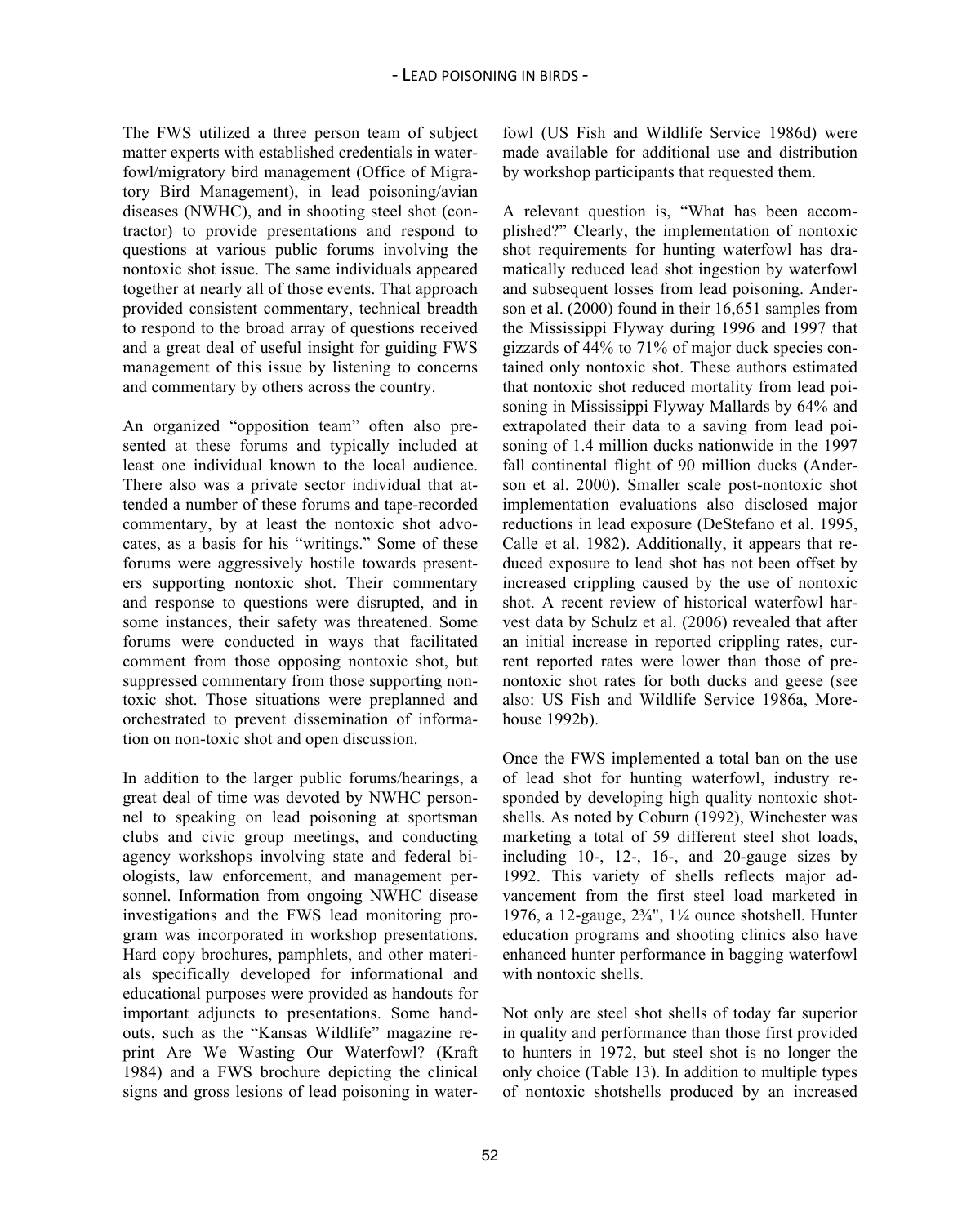number of manufacturers, these shells are now available in a greater range of gauges and shell lengths. Industry has developed a 3½" chamber 12 gauge shotgun as a new consumer product. Handloading components and equipment for nontoxic shotshells are also marketed along with a wide array of educational materials for improving hunter performance. These transitions have involved social change for waterfowl hunters by replacing traditional methods with new ones. The variety and high quality of today's nontoxic shotshells are clearly products of the competitive marketplace responding to firm regulatory schedules for nontoxic shot implementation (Coburn 1992). Current nontoxic shotshells also represent a response by industry to the needs of both conservation and contemporary hunters.

*Points to Ponder.—*We close by suggesting that further resolution of lead poisoning issues will benefit from a three-legged stool approach (Figure 5a). The legs supporting the platform for that proverbial stool are problem identification, acceptable alternatives, and authority to act. Each leg is comprised of a different substance. Material failure in any of the legs will cause the platform to collapse because the tensile strength achieved by the

|  |  |  |  |  | <b>Table 13.</b> Entry of various nontoxic shotshells into the United States market. |  |
|--|--|--|--|--|--------------------------------------------------------------------------------------|--|
|--|--|--|--|--|--------------------------------------------------------------------------------------|--|

| Year      | Approximate percentage of waterfowl<br>harvest within non-toxic shot zone <sup>a</sup> | Shell type entry by Federal Cartridge Company <sup>b</sup>                       |
|-----------|----------------------------------------------------------------------------------------|----------------------------------------------------------------------------------|
| 1972      | $<$ 1                                                                                  | 2 $\frac{3}{4}$ " 12-gauge steel <sup>c</sup>                                    |
| 1977      | 12                                                                                     | 3" 12-gauge steel                                                                |
| 1980      | 10                                                                                     | 3" 20-gauge and 3 $\frac{1}{2}$ " 10-gauge steel                                 |
| 1982      | 10                                                                                     | $2\frac{3}{4}$ " 20-gauge steel                                                  |
| 1987      | 73                                                                                     | $2\frac{3}{4}$ " 16-gauge steel                                                  |
| 1989      | 82                                                                                     | $3\frac{1}{2}$ 12-gauge steel                                                    |
| 1991      | 100                                                                                    | (start of nationwide requirement for nontoxic shot use<br>for waterfowl hunting) |
| 1992-1995 | 100                                                                                    | <b>Bismuth</b>                                                                   |
| 1996      | 100                                                                                    | Tungston-iron alloy<br>2 $\frac{3}{4}$ and 3" 12-gauge)                          |
| 1997      | 100                                                                                    | Tungston-polymer<br>$(3 \frac{3}{4}$ " and 3" 12-gauge) <sup>d</sup>             |
| 1998      | 100                                                                                    | Tungston-iron alloy<br>$(3 \frac{1}{2}$ " 10- and 12-gauge) <sup>e</sup>         |
| 2003-2004 | 100                                                                                    | Tungsten-iron-nickel alloy <sup>t</sup>                                          |
|           |                                                                                        | Other <sup>g</sup>                                                               |

a Anderson 1992.

**b** Contributed by William F. Stevens.

 $c$  Federal, Remington and Winchester all introduced this shell type at the same time; Federal was the first company to offer all of the other loads listed except for bismuth shot.

<sup>d</sup> Discontinued after 3 or 4 years due to high production cost; marketed by Kent Cartridge Company under the trade name of Tungsten Matrix.

<sup>e</sup> Currently sold under the trade name of High Energy.

<sup>f</sup> Sold under the trade name of Heavyweight; most dense nontoxic shot pellet on the market.

<sup>g</sup> Remington, Winchester, and small independent companies have contributed other shell types since nationwide nontoxic shot requirements were implemented; for example, Hevi-shot loads have a tungsten base combined with iron, nickel, bronze, and perhaps something else; bismuth/tin alloy only nontoxic shot pelts in 28 and .410 gauges but Hevi-Shot Classic Doubles Shot (tungsten alloy) plans to provide 16, 28, and .410 gauge loads in the near future (Bourjaily 2008).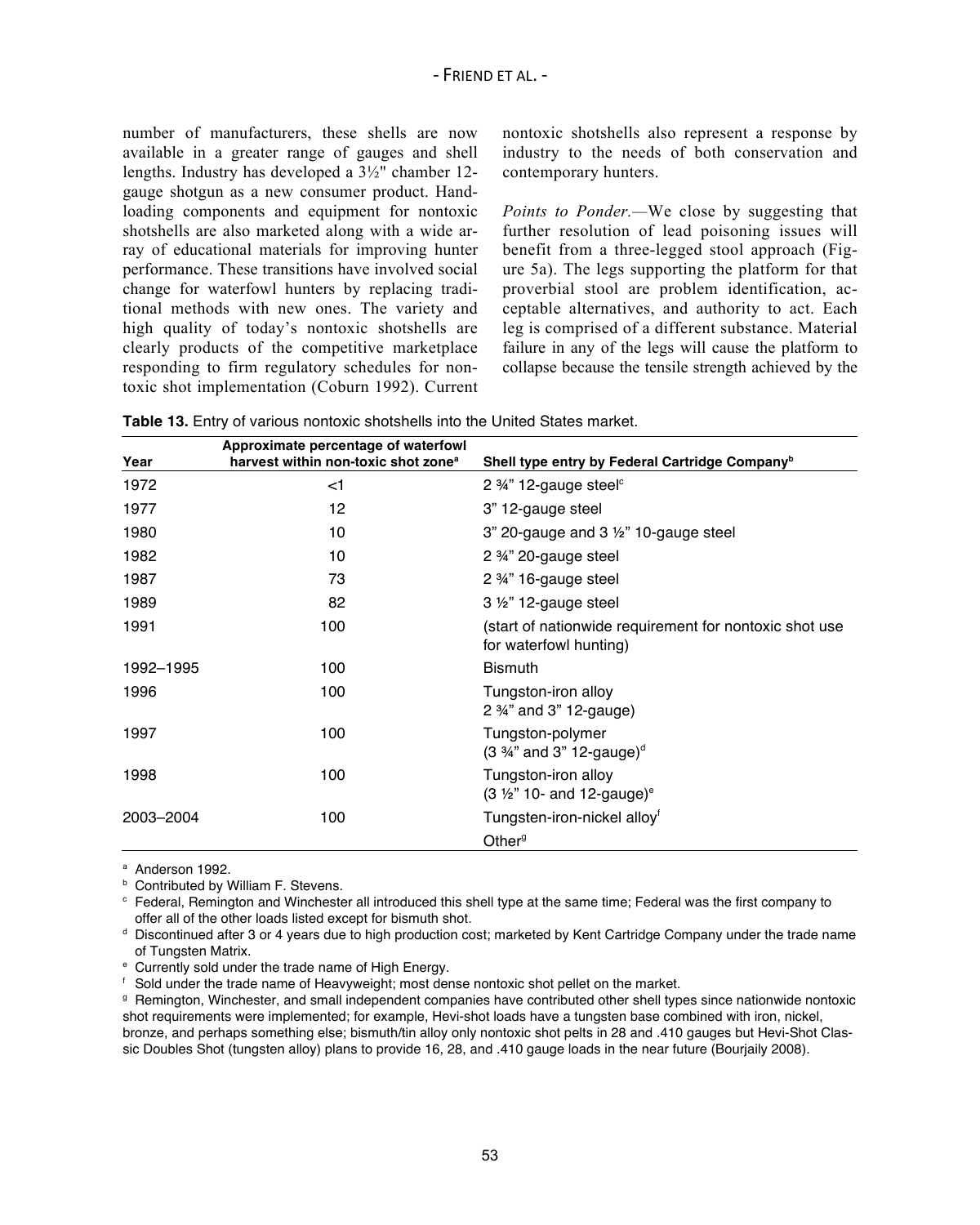

**Figure 5.** Three-legged stool approach for addressing lead poisoning in wildlife. (A) Each leg provides support for a different aspect of the issue. (B) The collective strength of the platform supported by the legs can withstand the pressures exerted upon it by external forces, thereby facilitating issue resolution.

combination of all three substances is required to withstand the pressures that will be exerted on the stool (Figure 5b).

Problem identification is the biological leg and provides foundation by soundly identifying the who, what, when, where, and why aspects of the problem (Table 14). The socio-economic leg provides support through the continued conduct of acceptable alternatives for traditional activities. Authority to act is the legislative leg, and it provides support through a willingness to act by discharging vested authorities and responsibilities.

The challenges in moving forward in reducing lead poisoning in avian species are great. Nevertheless, we believe that by applying the lessons learned in the waterfowl lead poisoning struggle, a sound platform for success can be built that will withstand

forthcoming pressures. Many of the lessons learned are highlighted in the conclusions section of the "Lead Poisoning in Waterfowl" proceedings from the 1991 International Waterfowl Research Bureau workshop held in Brussels, Belgium (Pain 1992). Among the concluding comments are nine recommendations for implementing the solutions to lead poisoning (Moser 1992). We offer one of those for our concluding comments:

"It is essential to have an effective information, awareness and education programme prior to, and during, the implementation of a lead shot replacement programme. This should include definition of the problem, an explanation of the options considered for the solution, and hands-on demonstrations for hunters to see for themselves the efficacy of non-toxic shot…"

**Table 14.** Basic foundational considerations needing to be addressed in developing a biological justifications for the replacement of lead used in recreational sports.

| <b>Considerations</b> | <b>Dimensions</b>                                                                        |
|-----------------------|------------------------------------------------------------------------------------------|
| Who is affected?      | Species impacts that are to be addressed.                                                |
| What is the problem?  | Magnitude of impacts relative to population or other costs that require remedial action. |
| When does it occur    | Seasonality considerations that may guide approaches for addressing the problem.         |
| Where does it occur?  | Delineation of the problem geographically to guide remedial and preemptive actions.      |
| Why does it occur?    | Determination of the factors contributing to the undesirable outcome(s) to be addressed. |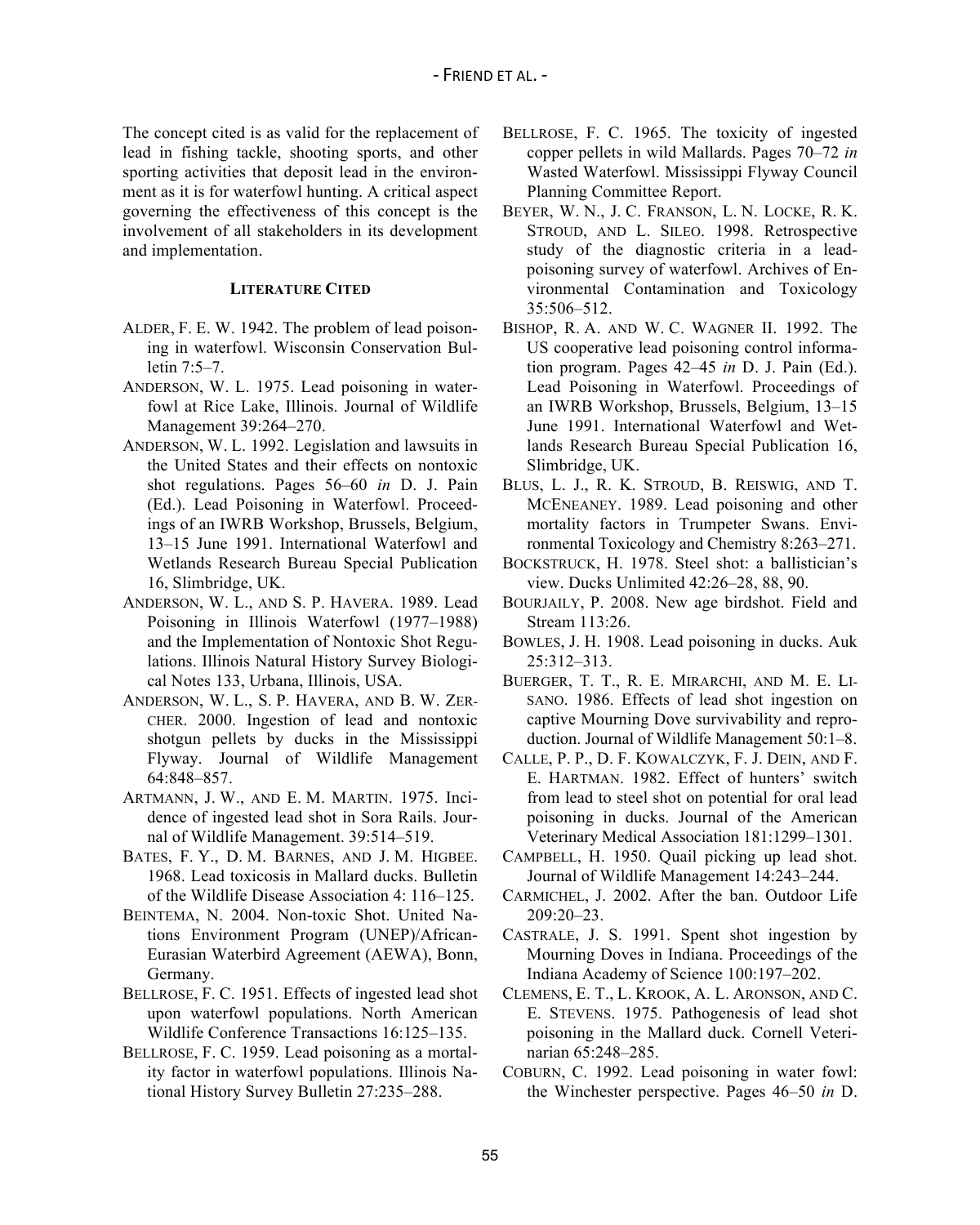J. Pain (Ed.). Lead Poisoning in Waterfowl. Proceedings of an IWRB Workshop, Brussels, Belgium, 13–15 June 1991. International Waterfowl and Wetlands Research Bureau Special Publication 16, Slimbridge, UK.

- COBURN, D. R., D. W. METZLER, AND R. TREICHLER. 1951. A study of absorption and retention of lead in wild waterfowl in relation to clinical evidence of lead poisoning. Journal of Wildlife Management 15: 186–192.
- COX, N. A. 1965. Progress report on lead poisoning investigations. Pages 1–5 *in* Wasted Waterfowl. Mississippi Flyway Council Planning Committee.
- DAY, A. M. 1959. North American Waterfowl. The Stackpole Company, Harrisburg, Pennsylvania, USA.
- DEMENT, S H., J. J. CHISOLM, JR., M. A. ECKHOUS, AND J. D. STRANDBERG. 1987. Journal of Wildlife Diseases 23: 1987:273–278.
- DESTEFANO, S., C. J. BRAND, D. H. RUSCH, D. L. FINLEY, AND M. M. GILLESPIE. 1991. Lead exposure in Canada geese of the eastern prairie population. Wildlife Society Bulletin 19:23–32.
- DESTEFANO, S., C. J. BRAND, AND M. D. SAMUEL. 1995. Seasonal ingestion of toxic and nontoxic shot by Canada Geese. Wildlife Society Bulletin 23: 502–506.
- DESTEFANO, S., C. J. BRAND, AND D. H. RUSCH. 1992. Prevalence of lead exposure among age and sex cohorts of Canada Geese. Canadian Journal of Zoology 70: 901–906.
- DEGERNES, L., S. HEILMAN, M. TROGDON, M. JOR-DAN, M. DAVISON, D. KRAEGE, M. CORREA, AND P. COWEN. 2006. Epidemiologic investigation of lead poisoning in Trumpeter and Tundra Swans in Washington State, USA, 2000–2002. Journal of Wildlife Diseases 42: 345–358.
- DOWDELL, R. L., AND R. G. GREEN. 1937. Leadmagnesium alloys for the prevention of lead poisoning in waterfowl. Mining and Metallurgy 18: 463–466.
- ELDER, W. H. 1954. The effect of lead poisoning on the fertility and fecundity of domestic Mallard ducks. Journal of Wildlife Management 18: 315–323.
- FEDERAL CARTRIDGE COMPANY. 2006. Federal Cartridge Company Position on the Implementation of New Non-lead Regulations. Statement

released December 12, 2006. Anoka, Minnesota, USA.

- FEIERABEND, J. S., AND O. MYERS. 1984. A National Summary of Lead Poisoning in Bald Eagles and Waterfowl. National Wildlife Federation, Washington, DC, USA.
- FEIERABEND, J. S. 1985. Legal challenges to nontoxic (steel) shot regulations. Proceedings of the Annual Conference of the Southeastern Association of Fish and Wildlife Agencies 39: 452–458.
- FINLEY, M. T., M. P. DIETER, AND L. N. LOCKE. 1976. δ-aminolevulinic acid dehydratase: inhibition in ducks dosed with lead shot. Environmental Research 12: 243–249.
- FISHER, I. J., D. J. PAIN, AND V. G. THOMAS. 2006. A review of lead poisoning from ammunition sources in terrestrial birds. Biological Conservation 131: 421–432.
- FLINT, P. L., M. R. PETERSEN, AND J. B. GRAND. 1997. Exposure of Spectacled Eiders and other diving ducks to lead in western Alaska. Canadian Journal of Zoology 75: 439–443.
- FORBUSH, E. H. 1916. A History of the Game Birds. Pages 547–548 *in* Wild-Fowl and Shore Birds of Massachusetts and Adjacent States. Massachusetts State Board of Agriculture, Boston, Massachusetts, USA.
- FRANSON, J. C., AND S. G. HEREFORD. 1994. Lead poisoning in a Mississippi sandhill crane. The Wilson Bulletin 106: 766–768.
- FRANSON, J. C., N. J. THOMAS, M. R. SMITH, A. H. ROBBINS, S. NEWMAN, AND P. C. MCCARTIN. 1996. A retrospective study of postmortem findings in Red-tailed Hawks. Journal of Raptor Research 30: 7–14.
- FRANSON, J. C. 1996. Interpretation of tissue lead residues in birds other than waterfowl. Pages 265–279 *in* W. N. Beyer, G. H. Heinz, and A. W. Redmon-Norwood (Eds.). Environmental Contaminants in Wildlife: Interpreting Tissue Concentrations. Lewis Publishers, Boca Raton, Florida, USA.
- FRANSON, J. C., S. P. HANSEN, T. E. CREEKMORE, C. J. BRAND, D. C. EVERS, A. E. DUERR, AND S. DESTEFANO. 2003. Lead fishing weights and other fishing tackle in selected waterbirds. Waterbirds 26: 345–352.
- FRANSON, J. C., M. R. PETERSEN, C. U. METEYER, AND M. R. SMITH. 1995. Lead poisoning of Spectacled Eiders (*Somateria fischeri*) and of a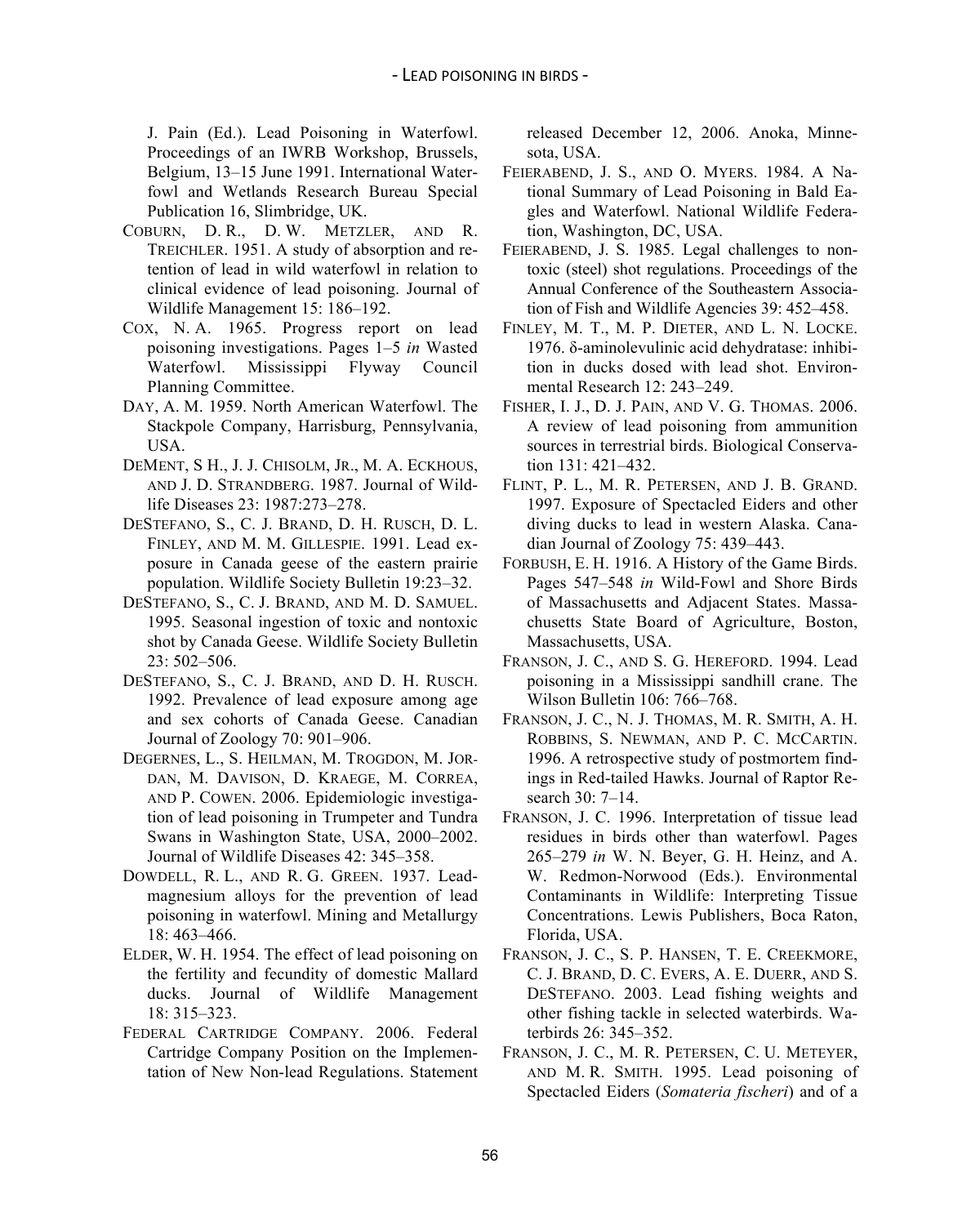Common Eider (*Somateria mollissima*) in Alaska. Journal of Wildlife Diseases 31:268–271.

- FRIEND, M. 1995. Conservation landmarks: Bureau of Biological Survey and National Biological Service. Pages 7–9 *in* E. T. LaRoe, G. S. Farris, C. E. Puckett, P.D. Doran, and M. J. Mac (Eds.). Our Living Resources: A Report to the Nation on the Distribution, Abundance, and Health of US Plants, Animals, and Ecosystems. US Department of the Interior, National Biological Service, Washington, DC, USA.
- FRIEND, M. 1999a. Lead. Pages 317–334 *in* M. Friend and J. C. Franson (Eds). Field Manual of Wildlife Diseases: General Field Procedures and Diseases of Birds. US Geological Survey, Biological Resources Division, Information and Technology Report 1999–0001.
- FRIEND, M. 1999b. Aspergillosis. Pages 129–133 *in* M. Friend and J.C. Franson (Eds). Field Manual of Wildlife Diseases: General Field Procedures and Diseases of Birds. US Geological Survey, Biological Resources Division, Information and Technology Report 1999–0001.
- VON FUCHS, C. J. 1842. Die schädlinchen Einflüsse der Bleibergewerke auf die Gesundheit der Haustiere, insbesondere des Rindviehes (The Detrimental Effect of Lead Mines on the Health of Animals, Especially those with Horns). Veit, Berlin, Germany.
- GRAND, J. B., P. L. FLINT, M. R. PETERSEN, AND C. L. MORAN. 1998. Effect of lead poisoning on Spectacled Eider survival rates. Journal of Wildlife Management 62: 1103–1109.
- GREEN, R. G., AND R. L. DOWDELL. 1936. The prevention of lead poisoning in waterfowl by the use of disintegrable lead shot. North American Wildlife Conference Proceedings 1: 486–489.
- GRINNELL, G. B. 1894. Lead poisoning. Forest and Stream 42: 117–118.
- GRINNELL, G. B. 1901. American Duck Shooting. Forest and Stream Publishing Company, New York, USA.
- HEERING, S. G. 1985. 1985 Study of American Hunting Issues. Institute for Social Research, University of Michigan, Ann Arbor, Michigan, USA.
- HOUGH, B. 1894. Lead-poisoned ducks. Forest and Stream 42: 117.
- HOWARD, W. J. 1934. Lead poisoning in *Branta c. canadensis*. Auk 51: 513–514.
- HUNTER, B. F., AND M. N. ROSEN. 1965. Occurrence of lead poisoning in a wild Pheasant (*Phasianus colchicus*). California Fish and Game 51: 207.
- IRBY, H. D., L. N. LOCKE, AND G. E. BAGLEY. 1967. Relative toxicity of lead and selected substitute shot types to game farm Mallards. Journal of Wildlife Management 31: 253–257.
- JONES, J. C. 1939. On the occurrence of lead shot in stomachs of North American Gruiformes. Journal of Wildlife Management 3: 353–357.
- JORDAN, J. S., AND F. C. BELLROSE. 1950. Shot alloys and lead poisoning in waterfowl. Transactions of the North American Wildlife Conference 15: 155–168.
- JORDAN, J. S., AND F. C. BELLROSE. 1951. Lead poisoning in wild waterfowl. Illinois Natural History Survey Biological Notes No. 26.
- KAISER, G. W., K. FRY, AND J. G. IRELAND. 1980. Ingestion of lead shot by Dunlin. The Murrelet 61: 37.
- KALLMAN, H. (ED.). 1987. Restoring America's Wildlife 1937–1987. United States Department of the Interior, Washington, DC, USA.
- KENDALL, R. J. 1980. The toxicology of lead shot and environmental lead ingestion in avian species with emphasis on the biological significance in Mourning Dove populations. Ph.D. dissertation, Virginia Polytechnical Institute, Blacksburg, Virginia, USA.
- KENDALL, R. J., T. E. LACHER, JR., C. BUNCK, B. DANIEL, C. DRIVER, C. E. GRUE, F. LEIGHTON, W. STANSLEY, P. G. WATANABE, AND M. WHITWORTH. 1996. An ecological risk assessment of lead shot exposure in non-waterfowl avian species: upland game birds and raptors. Environmental Toxicology and Chemistry 15: 4–20.
- KOZICKY, E., AND J. MADSON. 1973. Nilo shotshell efficiency test on experimental Mallard ducks, 1972–73. Presentation at Annual Meeting of the International Association of Game, Fish and Conservation Commissioners. Conservation Department Winchester-Western, East Alton, Illinois, USA.
- KRAFT, M. 1984. Lead Poisoning. Are we wasting our waterfowl? Kansas Wildlife 41: 13–20.
- LEOPOLD, A. 1933. Game Management. Charles Scribner's Sons, New York, USA.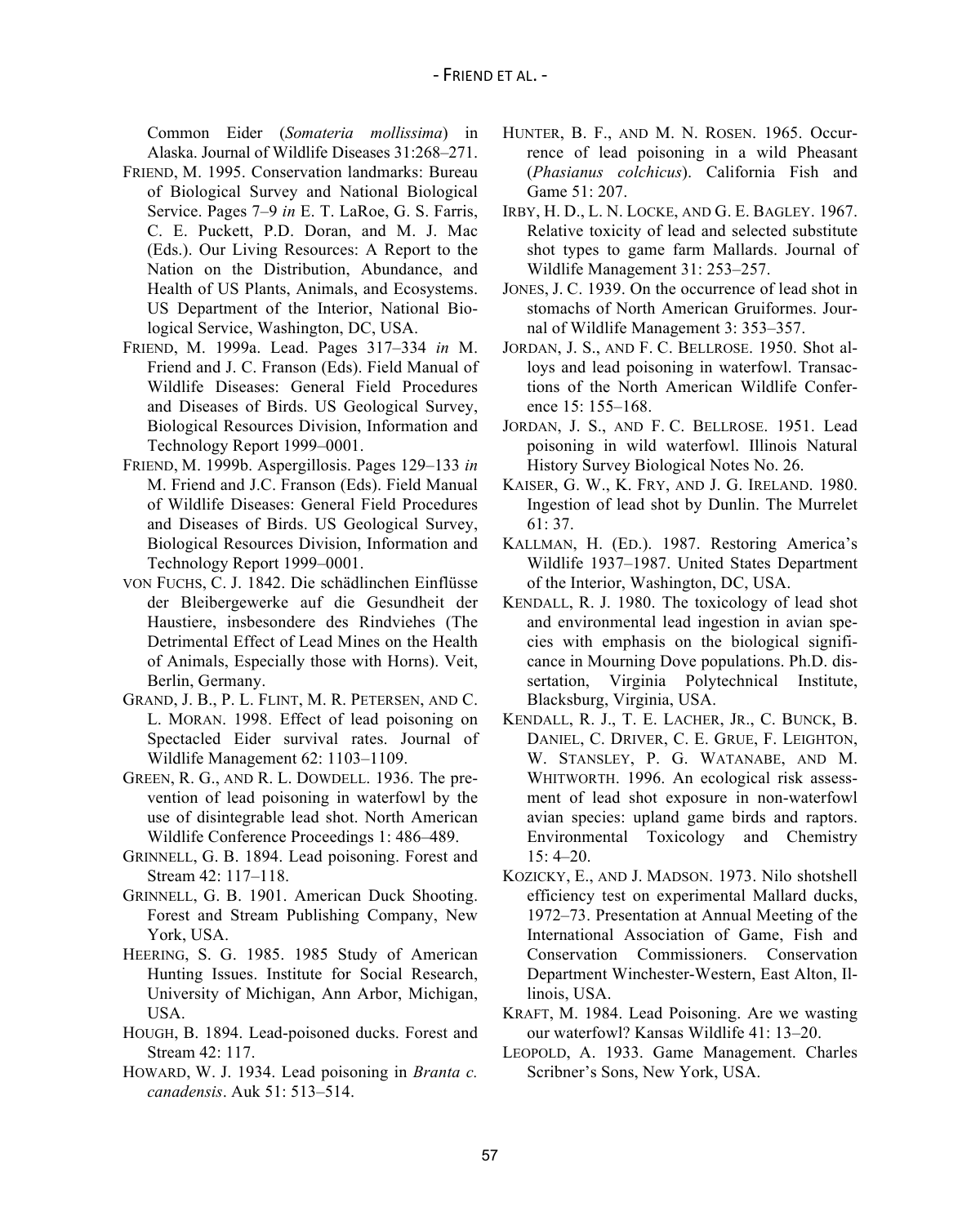- LEWIS, J. C., AND E. LEGLER, JR. 1968. Lead shot ingestion by Mourning Doves and incidence in soil. Journal of Wildlife Management 32: 476– 782.
- LEWIS, L. A., AND S. H. SCHWEITZER. 2000. Lead poisoning in a northern bobwhite in Georgia. Journal of Wildlife Diseases 36: 180–183.
- LEWIS, L. A., R. J. POPPENGA, W. R. DAVIDSON, J. R. FISCHER, AND K. A. MORGAN. 2001. Lead toxicosis and trace element levels in wild birds and mammals at a firearms training facility. Archives of Environmental Contamination and Toxicology 41: 208–214.
- LOCKE, L. N., AND G. E. BAGLEY. 1967. Lead poisoning in a sample of Maryland Mourning Doves. Journal of Wildlife Management 31: 515–518.
- LOCKE, L. N., M. R. SMITH, R. M. WINDINGSTAD, AND S. J. MARTIN. 1991. Lead poisoning of a Marbled Godwit. Prairie Naturalist 23:21–24.
- LOCKE, L.N., AND N. J. THOMAS. 1996. Lead poisoning of waterfowl and raptors. Pages 108–117 *in* A. Fairbrother, L. N. Locke, and G. L. Hoff (Eds.). Noninfectious Diseases of Wildlife, 2<sup>nd</sup> Ed. Iowa State University Press, Ames, Iowa, USA.
- LONGCORE, J. R., L. N. LOCKE, G. E. BAGLEY, AND R. ANDREWS. 1974. Significance of Lead Residues in Mallard Tissues. Special Scientific Report—Wildlife Number 182. US Department of the Interior, Fish and Wildlife Service, Washington, DC, USA.
- LOWRY, E. D. 1974. Shotshell efficiency: the real facts. Sports Afield 172: 148–153.
- MCATEE, W. L. 1908. Lead poisoning in ducks. Auk 25: 472.
- MCCABE, R. A. 1987. Aldo Leopold, the Professor. Rusty Rock Press, Madison, Wisconsin, USA.
- MCCONNELL, C. A. 1968. Experimental lead poisoning of Bobwhite Quail and Mourning Doves. Pages 208-219 in Proceedings 21<sup>st</sup> Annual Conference of the Southeastern Association of Game and Fish Commissioners.
- MCGATH, T. B. 1931. Lead poisoning in wild ducks. Proceedings of the Staff Meeting of the Mayo Clinic 6: 749–752.
- MCLEAN, D. D. 1939. Shot poisoning of wild ducks. California Conservation 4: 9.
- MERETSKY, V. J., N. F. R. SNYDER, S. R. BEISSIN– GER, D. A. CLENDENEN, AND J. W. WILEY.

2000. Demography of the California Condor: implications for re-establishment. Conservation Biology 14: 957–967.

- MIKULA, E. J. 1965. Iron shot field study. Pages 61–65 *in* Wasted Waterfowl. Mississippi Flyway Council Planning Committee Report.
- MISSISSIPPI FLYWAY COUNCIL PLANNING COMMIT-TEE. 1965. Wasted Waterfowl.
- MOREHOUSE, K. A. 1992a. Lead poisoning of migratory birds: the US Fish and Wildlife Service position. Pages 51–55 *in* D. J. Pain (Ed.). Lead Poisoning in Waterfowl. Proceedings of an IWRB Workshop, Brussels, Belgium, 13–15 June 1991. International Waterfowl and Wetlands Research Bureau Special Publication 16, Slimbridge, UK.
- MOREHOUSE, K. A. 1992b. Crippling loss and shottype: The United States experience. Pages 32– 37 *in* D. J. Pain (Ed.). Lead Poisoning in Waterfowl. Proceedings of an IWRB Workshop, Brussels, Belgium, 13–15 June 1991. International Waterfowl and Wetlands Research Bureau Special Publication 16, Slimbridge, UK.
- MOSER, M. 1992. Conclusions. Pages 95–97 *in* Lead Poisoning in Waterfowl (D. J. Pain, Ed.). Proceedings of an IWRB Workshop, Brussels, Belgium, 1991. IWRB Special Publication 16, Slimbridge, United Kingdom.
- MULHERN, B. M., W. L. REICHEL, L. N. LOCKE, T. G. LAMONT, A. BELISLE, E. CROMARTIE, G. E. BAGLEY, AND R. M. PROUTY. 1970. Organochlorine residues and autopsy data from Bald Eagles 1966–68. Pesticide Monitoring Journal 4: 141–144.
- MUNRO, J. A. 1925. Lead poisoning in Trumpeter Swans. Canadian Field Naturalist 39: 160–162.
- NATIONAL WILDLIFE HEALTH CENTER. 1985. Bald Eagle Mortality from Lead Poisoning and Other Causes, 1963–1984. National Wildlife Health Center, Madison, Wisconsin, USA.
- OSMER, T. 1940. Lead shot: its danger to waterfowl. Science Monthly 50:455–459.
- PAIN, D. J. (ED.). 1992. Lead Poisoning in Waterfowl. *In* D. J. Pain (Ed.). Lead Poisoning in Waterfowl. Proceedings of an IWRB Workshop, Brussels, Belgium, 13–15 June 1991. International Waterfowl and Wetlands Research Bureau Special Publication 16, Slimbridge, UK.
- PAIN, D. J. 1996. Lead in waterfowl. Pages 251– 264 *in* W. N. Beyer, G. H. Heinz, and A. W.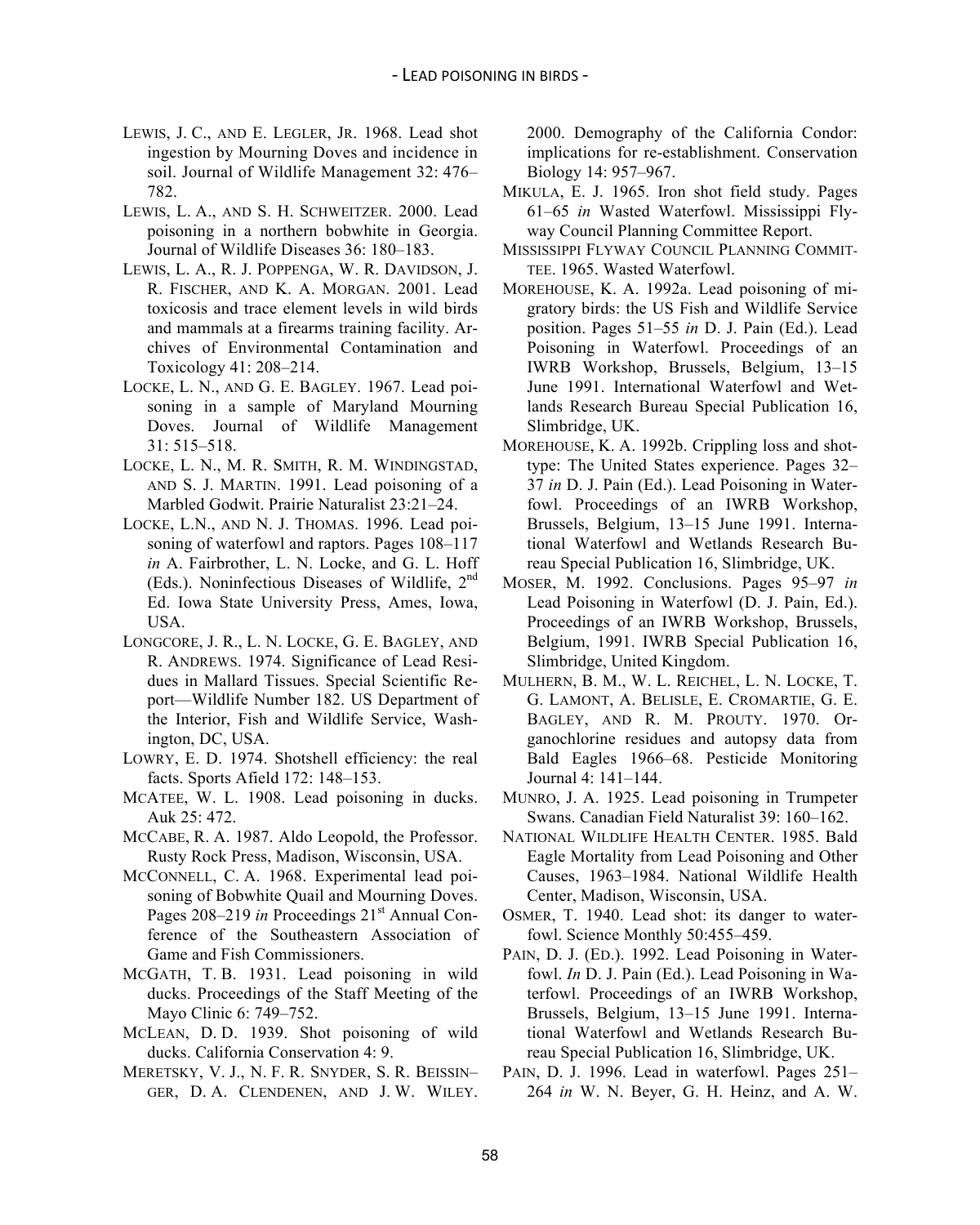Redom-Norwood (Eds.). Environmental Contaminants in Wildlife: Interpreting Tissue Concentrations. Lewis Publishers, Boca Raton, Florida, USA.

- PATTEE, O. H., S. N. WIEMEYER, B. M. MULHERN, L. SILEO, AND J. W. CARPENTER. 1981. Experimental lead-shot poisoning in Bald Eagles. Journal of Wildlife Management 45: 806–810.
- PHILLIPS, J. C., AND F. C. LINCOLN. 1930. American Waterfowl. Houghton Mifflin Company, Boston, Massachusetts, USA.
- REICHEL, W. L., S. K. SCHMELING, E. CROMARTIE, T. E. KAISER, A. J. KRYNITSKY, T. G. LAMONT, B. M. MULHERN, R. M. PROUTY, C. J. STAFFORD, AND D. M. SWINEFORD. 1984. Pesticide, PCB, and lead residues and necropsy data for Bald Eagles from 32 states—1978–81. Environmental Monitoring and Assessment 4: 395–403.
- ROCKE, T. E., C. J. BRAND, AND J. G. MENSIK. 1997. Site-specific lead exposure from lead pellet ingestion in sentinel Mallards. Journal of Wildlife Management 61: 228–234.
- ROCKE, T. E., AND M. D. SAMUEL. 1991. Effects of lead shot ingestion on selected cells of the Mallard immune system. Journal of Wildlife Diseases 27: 1–9.
- ROSCOE, D. E., S. W. NIELSEN, A. A. LAMOLA, AND D. ZUCKERMAN. 1979. A simple, quantitative test for erythrocytic protoporphyrin in leadpoisoned ducks. Journal of Wildlife Diseases 15:127–136.
- SAAMI. 1969. Super-soft iron may solve waterfowl lead poisoning problems. September 19, 1969 News Release, Sporting Arms and Ammunition Manufacturers Institute, New York, USA.
- SANDERSON, G. C., AND F. C. BELLROSE. 1986. A review of the problem of lead poisoning in waterfowl. Illinois Natural History Survey Special Publication 4. Illinois Natural History Survey, Champaign, Illinois, USA.
- SCHEUHAMMER, A. M., AND S. L. NORRIS. 1995. A review of the environmental impacts of lead shotshell ammunition and lead fishing weights in Canada. Occasional Paper No. 88. Canadian Wildlife Service, Ottawa, Ontario, Canada.
- SCHEUHAMMER, A. M., S. L. MONEY, D. A. KIRK, AND G. DONALDSON. 2003. Lead fishing sinkers and jigs in Canada: Review of their use patterns

and toxic impacts on wildlife. Occasional Paper No. 108. Canadian Wildlife Service, Ottawa, Ontario, Canada.

- SCHULZ, J. H., P. I. PADDING, AND J. J. MILL-SPAUGH. 2006. Will Mourning Dove crippling rates increase with nontoxic shot regulations? Wildlife Society Bulletin 34: 861–865.
- SCHULZ, J. H., J. J. MILLSPAUGH, B. E. WASHBURN, G. R. WESTER, J. T. LANIGAN III, AND J. C. FRANSON. 2002. Spent shot availability and ingestion on areas managed for Mourning Doves. Wildlife Society Bulletin 30: 112–120.
- SHILLINGER, J. E., AND C. C. COTTAM. 1937. The importance of lead shot in waterfowl. Transactions of the North American Wildlife Conference 2: 398–403.
- SIDOR, I. F., M. A. POKRAS, A. R. MAJOR, R. H. POPPENGA, K. M. TAYLOR, AND R. M. MICONI. 2003. Mortality of Common Loons in New England, 1987 to 2000. Journal of Wildlife Diseases 39: 306–315.
- SILEO, L., R. N. JONES, AND R. C. HATCH. 1973. The effect of ingested lead shot on the electrocardiogram of Canada Geese. Avian Diseases 17: 308–313.
- SILEO, L., AND S. I. FEFER. 1987. Paint chip poisoning of Laysan Albatross at Midway Atoll. Journal of Wildlife Diseases 23: 432–437.
- SILEO, L., L. H. CREEKMORE, D. J. AUDET, M. R. SNYDER, C. U. METEYER, J. C. FRANSON, L.N. LOCKE, M.R. SMITH, AND D.L. FINLEY. 2001. Lead poisoning of waterfowl by contaminated sediment in the Coeur D'Alene River. Archives of Environmental Contamination and Toxicology 41: 364–368.
- SPARROWE, R. D. 1992. Side issues: environmental, economic, and social. Pages 38–41 *in* D. J. Pain (Ed.). Lead Poisoning in Waterfowl. Proceedings of an IWRB Workshop, Brussels, Belgium, 13–15 June 1991. International Waterfowl and Wetlands Research Bureau Special Publication 16, Slimbridge, UK.
- TENNYSON, J. 2002. American Sportfishing Association Encourages Sound and Consistent Lead Fishing Sinker Policy. Press Release, American Sportfishing Associates, Alexandria, Virginia. [Online.] Available at [http://www.asafishing.](http://www.asafishing) org/asa/newsroom/newspr\_121902e.html. (Accessed 05 May 2008).